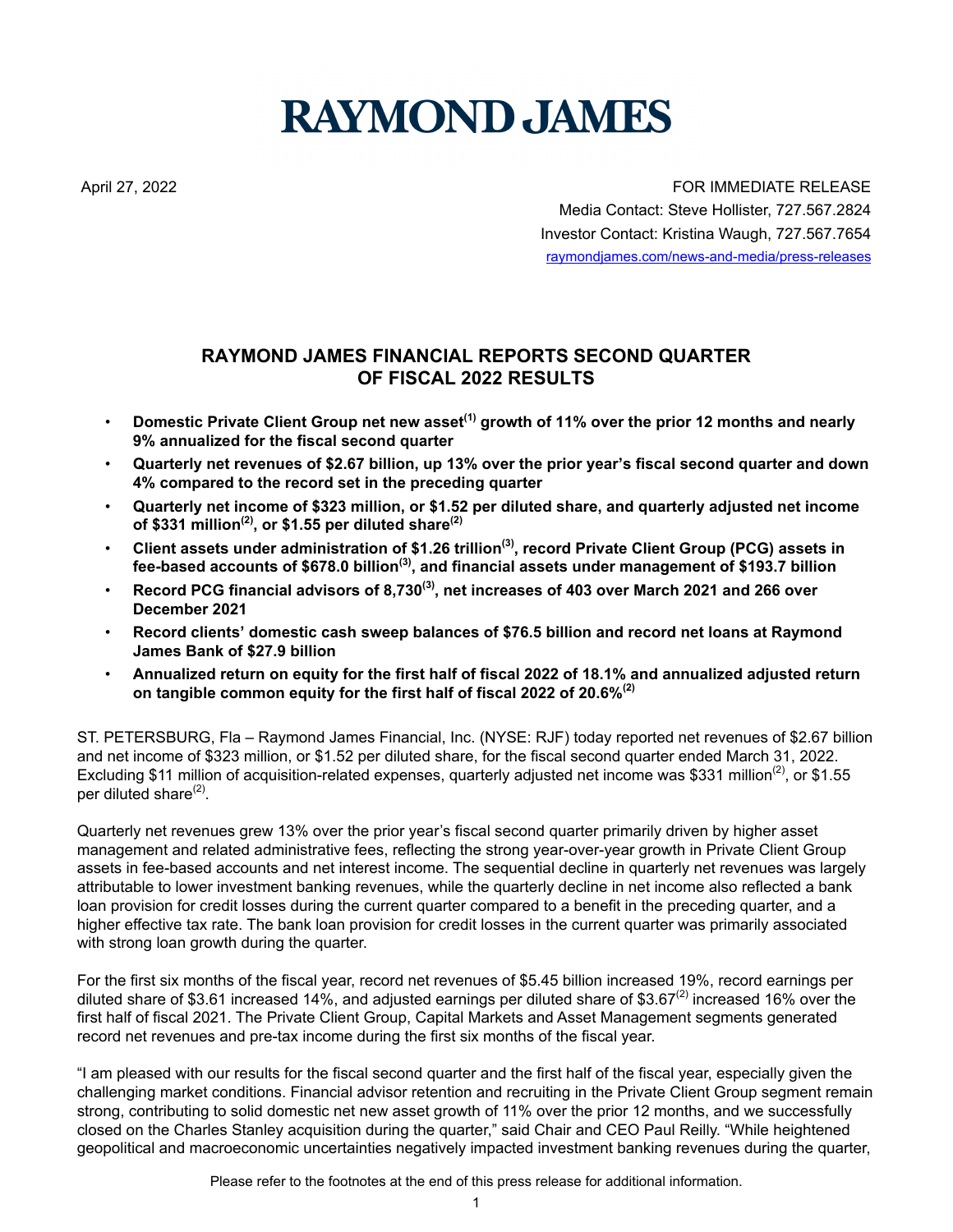the M&A pipeline remains robust. Looking forward, we are well positioned for the expected increases in short-term interest rates with healthy loan growth at Raymond James Bank, a high concentration of floating-rate assets, record clients' domestic cash sweep balances and solid capital ratios providing us ample balance sheet flexibility. The TriState Capital Holdings acquisition, which is currently anticipated to close by the end of the fiscal third quarter, is expected to further increase our floating-rate, interest-earning assets and diversify our funding sources."

### **Segment Results**

### **Private Client Group**

- **Record quarterly net revenues of \$1.92 billion, up 17% over the prior year's fiscal second quarter and 5% over the preceding quarter**
- **Quarterly pre-tax income of \$213 million, up 11% over the prior year's fiscal second quarter and 9% over the preceding quarter**
- **Private Client Group assets under administration of \$1.20 trillion(3), up 17% over March 2021 and flat compared to December 2021**
- **Record Private Client Group assets in fee-based accounts of \$678.0 billion(3), up 19% over March 2021 and flat compared to December 2021**
- **Record Private Client Group financial advisors of 8,730(3), which includes 200 advisors with Charles Stanley, increased 403 over March 2021 and 266 over December 2021**
- **Record clients' domestic cash sweep balances of \$76.5 billion, up 22% over March 2021 and 4% over December 2021**

Record quarterly net revenues grew 17% over the prior-year quarter and 5% over the preceding quarter, predominantly driven by the increase in asset management and related administrative fees, reflecting higher assets in fee-based accounts. Net revenues and expenses during the quarter included just over two months of results for Charles Stanley, which closed on January 21, 2022.

"With our continued focus on supporting, retaining and attracting high-quality financial advisors, we generated solid domestic net new asset growth of 11% over the prior 12 months and nearly 9% annualized during the quarter," said Reilly. "Furthermore, financial advisor recruiting activity remains strong as prospective advisors continue to be attracted to our client-centric culture, multiple affiliation options and robust support and solutions offerings."

### **Capital Markets**

- **Quarterly net revenues of \$413 million, down 5% compared to the prior year's fiscal second quarter and 33% compared to the preceding quarter**
- **Quarterly pre-tax income of \$87 million, down 17% compared to the prior year's fiscal second quarter and 57% compared to the preceding quarter**
- **Quarterly investment banking revenues of \$226 million, flat compared to the prior year's fiscal second quarter and down 45% compared to the record set in the preceding quarter**

Quarterly net revenues declined 5% compared to the prior-year quarter predominantly driven by lower fixed income brokerage revenues and equity underwriting revenues, partially offset by a year-over-year increase in M&A revenues. Sequentially, quarterly net revenues decreased 33% primarily due to lower investment banking revenues.

"Following remarkable results in the preceding quarter, Capital Markets revenues declined as investment banking revenues were negatively impacted by increased geopolitical and macroeconomic uncertainties," said Reilly. "The M&A pipeline remains robust, but market conditions throughout the remainder of the fiscal year will heavily influence closings. In March, we announced the acquisition of SumRidge Partners, a technology-driven fixed income market maker specializing in investment-grade and high-yield corporate bonds, municipal bonds and institutional preferred securities. We currently expect to close the acquisition in the fiscal fourth quarter of 2022."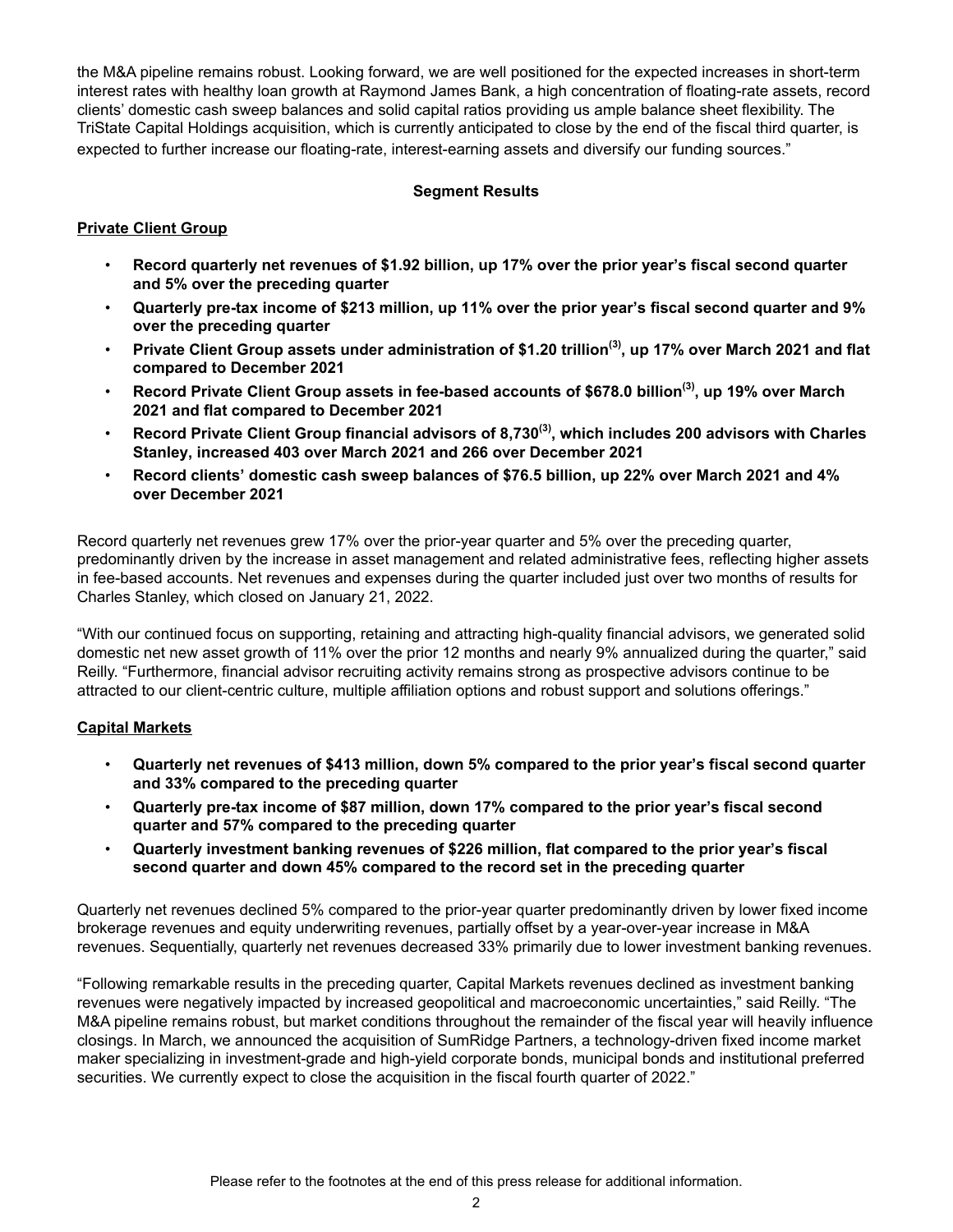### **Asset Management**

- **Quarterly net revenues of \$234 million, up 12% over the prior year's fiscal second quarter and down 1% compared to the preceding quarter**
- **Quarterly pre-tax income of \$103 million, up 18% over the prior year's fiscal second quarter and down 4% compared to the preceding quarter**
- **Financial assets under management of \$193.7 billion, up 9% over March 2021 and down 5% compared to December 2021**

The year-over-year growth of quarterly net revenues and pre-tax income was largely attributable to higher financial assets under management, driven by equity market appreciation and net inflows into fee-based accounts in the Private Client Group. Financial assets under management decreased 5% sequentially as net inflows were more than offset by the declines in equity markets during the quarter.

### **Raymond James Bank**

- **Quarterly net revenues of \$197 million, up 23% over the prior year's fiscal second quarter and 8% over the preceding quarter**
- **Quarterly pre-tax income of \$83 million, down 25% compared to the prior year's fiscal second quarter and 19% compared to the preceding quarter**
- **Record net loans of \$27.9 billion, up 22% over March 2021 and 7% over December 2021**
- **Net interest margin (NIM) of 2.01% for the quarter, up 7 basis points over the prior year's fiscal second quarter and 9 basis points over the preceding quarter**

Net revenue growth was due to higher asset balances and NIM expansion during the quarter. The asset growth was primarily attributable to strong, broad-based loan growth, including 41% year-over-year growth of securities-based loans to clients in the Private Client Group. The Bank's NIM increased 9 basis points during the quarter to 2.01%, and further NIM expansion is expected from the Federal Reserve's interest rate increases. Despite revenue growth, pre-tax income declined reflecting the bank loan loss provision in the current quarter, resulting from strong loan growth in contrast to the bank loan benefit for credit losses in the comparative periods. The bank loan allowance for credit losses as a percent of loans held for investment ended the quarter at 1.17%, down from 1.50% at March 2021 and 1.18% at December 2021, as the credit quality of the loan portfolio remains healthy.

### **Other**

The effective tax rate during the quarter increased to 25.4%, reflecting the unfavorable impact of nondeductible valuation losses associated with the corporate-owned life insurance portfolio. As of April 27, 2022, \$1 billion remained available under the Board's approved share repurchase authorization. At the end of the quarter, the total capital ratio was 25.0%<sup>(4)</sup> and the tier 1 leverage ratio was 11.1%<sup>(4)</sup>, both well above the regulatory requirements.

A conference call to discuss the results will take place tomorrow morning, Thursday, April 28, at 8:15 a.m. ET. The live audio webcast, and the presentation which management will review on the call, will be available at www.raymondjames.com/investor-relations/financial-information/quarterly-earnings. For a listen-only connection to the conference call, please dial: 800-899-6991 (conference code: 22018191). An audio replay of the call will be available at the same location until July 27, 2022.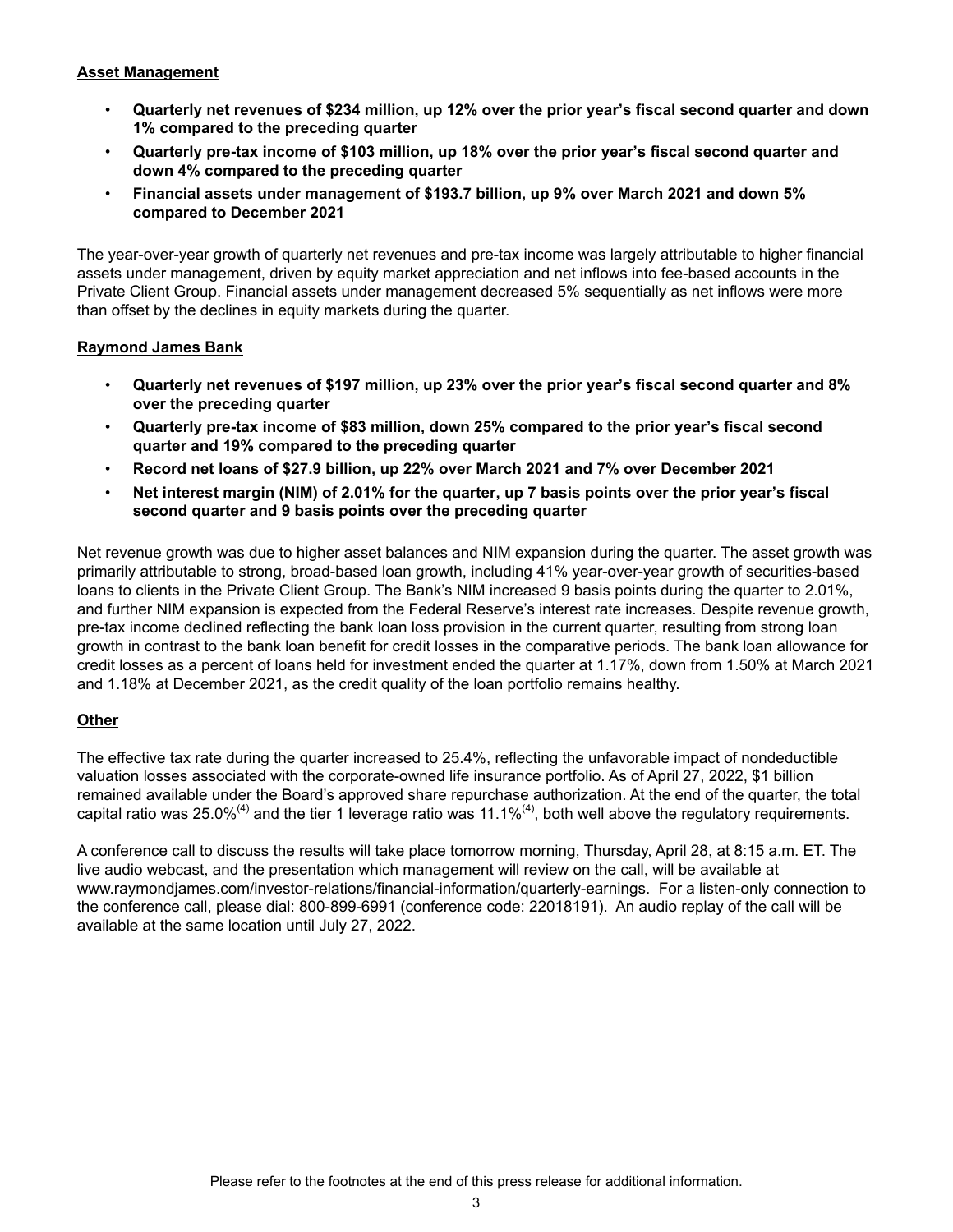### **About Raymond James Financial, Inc.**

Raymond James Financial, Inc. (NYSE: RJF) is a leading diversified financial services company providing private client group, capital markets, asset management, banking and other services to individuals, corporations and municipalities. The company has approximately 8,700 financial advisors. Total client assets are \$1.26 trillion. Public since 1983, the firm is listed on the New York Stock Exchange under the symbol RJF. Additional information is available at www.raymondjames.com.

### **Forward-Looking Statements**

Certain statements made in this press release may constitute "forward-looking statements" under the Private Securities Litigation Reform Act of 1995. Forward-looking statements include information concerning future strategic objectives, business prospects, anticipated savings, financial results (including expenses, earnings, liquidity, cash flow and capital expenditures), industry or market conditions, demand for and pricing of our products, acquisitions (including our announced acquisitions of TriState Capital Holdings, Inc. and SumRidge Partners, LLC), divestitures, anticipated results of litigation, regulatory developments, and general economic conditions. In addition, words such as "expects," "anticipates," and future or conditional verbs such as "will", as well as any other statement that necessarily depends on future events, is intended to identify forward-looking statements. Forward-looking statements are not guarantees, and they involve risks, uncertainties and assumptions. Although we make such statements based on assumptions that we believe to be reasonable, there can be no assurance that actual results will not differ materially from those expressed in the forward-looking statements. We caution investors not to rely unduly on any forward-looking statements and urge you to carefully consider the risks described in our filings with the Securities and Exchange Commission (the "SEC") from time to time, including our most recent Annual Report on Form 10-K, and subsequent Quarterly Reports on Form 10-Q and Current Reports on Form 8-K, which are available at www.raymondjames.com and the SEC's website at www.sec.gov. We expressly disclaim any obligation to update any forward-looking statement in the event it later turns out to be inaccurate, whether as a result of new information, future events, or otherwise.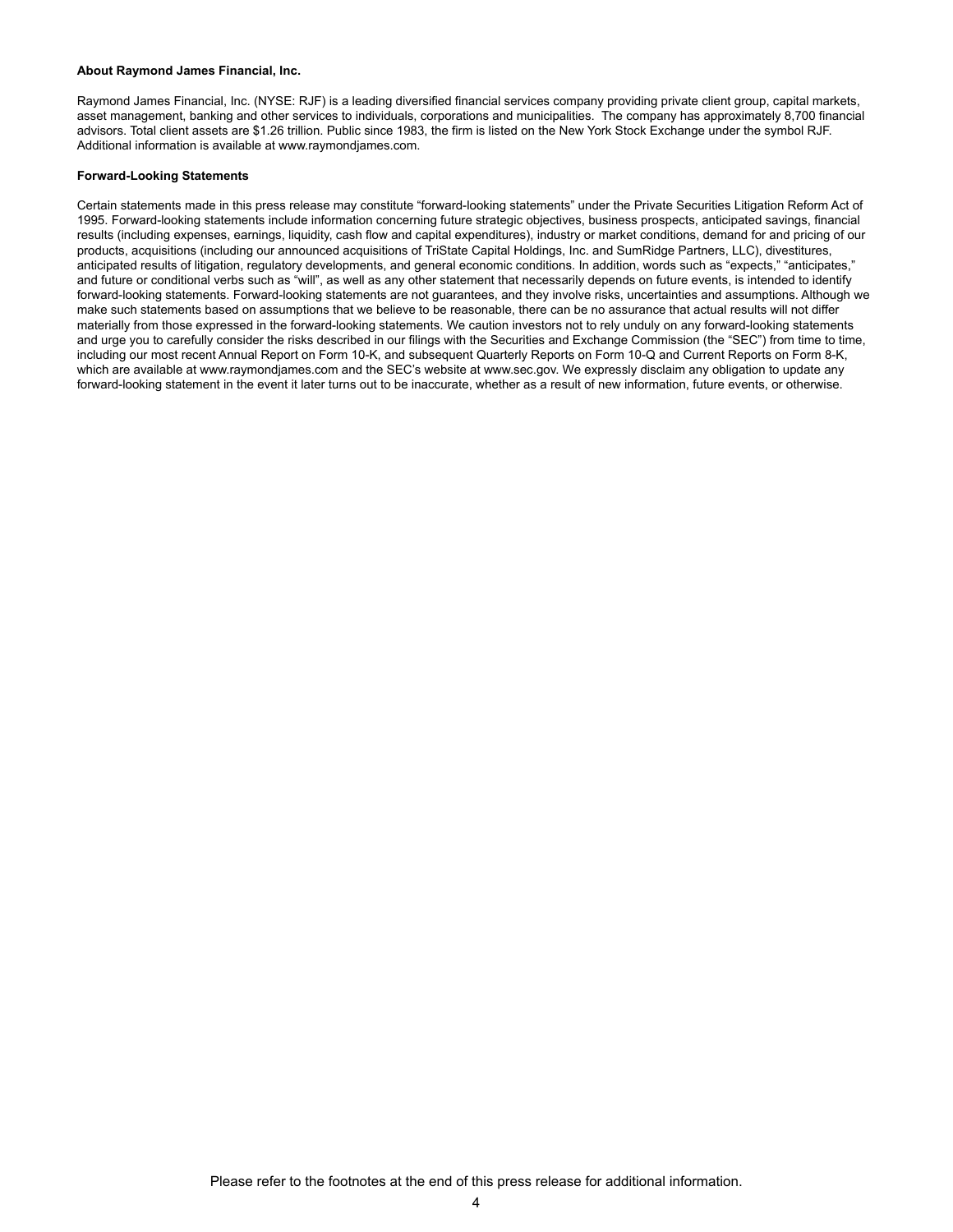### *RAYMOND JAMES FINANCIAL, INC. Fiscal Second Quarter of 2022*

### *Selected Financial Highlights (Unaudited)*

### **Summary results of operations**

|                                                             |                   |       |    | Three months ended |    | % change from        |                   |                      |  |
|-------------------------------------------------------------|-------------------|-------|----|--------------------|----|----------------------|-------------------|----------------------|--|
| \$ in millions, except per share amounts                    | March 31,<br>2022 |       |    | March 31,<br>2021  |    | December 31,<br>2021 | March 31,<br>2021 | December 31,<br>2021 |  |
| <b>Net revenues</b>                                         | \$                | 2,673 | \$ | 2,372              | \$ | 2,781                | 13%               | (4)%                 |  |
| Pre-tax income                                              | \$                | 433   | \$ | 447                | \$ | 558                  | (3)%              | (22)%                |  |
| Net income                                                  | \$                | 323   | \$ | 355                | \$ | 446                  | (9)%              | (28)%                |  |
| Earnings per common share: (5) (6)                          |                   |       |    |                    |    |                      |                   |                      |  |
| <b>Basic</b>                                                |                   | 1.56  |    | 1.72               | \$ | 2.16                 | (9)%              | (28)%                |  |
| <b>Diluted</b>                                              |                   | 1.52  |    | 1.68               |    | 2.10                 | (10)%             | (28)%                |  |
| Non-GAAP measures: (2)                                      |                   |       |    |                    |    |                      |                   |                      |  |
| Adjusted pre-tax income                                     |                   | 444   |    | NA \$              |    | 564                  | (1)%              | (21)%                |  |
| <b>Adjusted net income</b>                                  | \$                | 331   |    | NA \$              |    | 451                  | (7)%              | (27)%                |  |
| Adjusted earnings per common share -<br>basic $^{(5)(6)}$   |                   | 1.59  |    | NA \$              |    | 2.18                 | (8)%              | (27)%                |  |
| Adjusted earnings per common share -<br>diluted $^{(5)(6)}$ | \$                | 1.55  |    | <b>NA \$</b>       |    | 2.12                 | (8)%              | (27)%                |  |

|                                                         | Six months ended  |            |     |                   |          |  |  |  |  |  |
|---------------------------------------------------------|-------------------|------------|-----|-------------------|----------|--|--|--|--|--|
| \$ in millions, except per share amounts                | March 31,<br>2022 |            |     | March 31,<br>2021 | % change |  |  |  |  |  |
| <b>Net revenues</b>                                     | \$                | $5,454$ \$ |     | 4,594             | 19%      |  |  |  |  |  |
| Pre-tax income                                          | \$                | 991        | \$  | 846               | 17%      |  |  |  |  |  |
| Net income                                              | \$                | 769        | -\$ | 667               | 15%      |  |  |  |  |  |
| Earnings per common share: (5) (6)                      |                   |            |     |                   |          |  |  |  |  |  |
| <b>Basic</b>                                            |                   | 3.71       | \$. | 3.23              | 15%      |  |  |  |  |  |
| <b>Diluted</b>                                          |                   | 3.61       |     | 3.16              | 14%      |  |  |  |  |  |
| Non-GAAP measures: (2)                                  |                   |            |     |                   |          |  |  |  |  |  |
| Adjusted pre-tax income                                 | \$                | $1,008$ \$ |     | 848               | 19%      |  |  |  |  |  |
| <b>Adjusted net income</b>                              | \$                | 782        | -S  | 669               | 17%      |  |  |  |  |  |
| Adjusted earnings per common share - basic (5) (6)      |                   | 3.77       | \$  | 3.24              | 16%      |  |  |  |  |  |
| Adjusted earnings per common share $-$ diluted $(5)(6)$ |                   | 3.67       | S   | 3.17              | 16%      |  |  |  |  |  |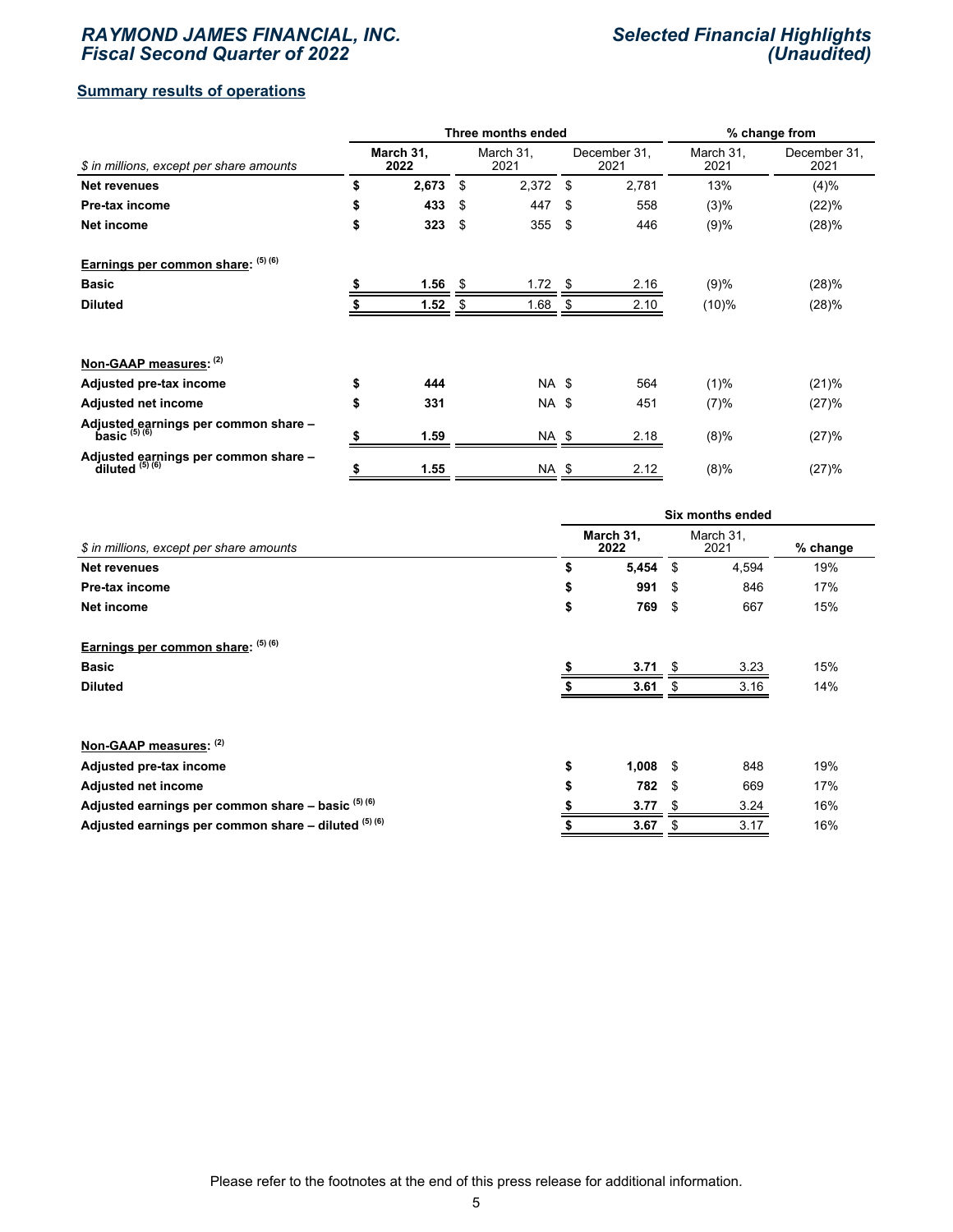# *RAYMOND JAMES FINANCIAL, INC. Fiscal Second Quarter of 2022*

### **Consolidated Statements of Income (Unaudited)**

|                                                                                       |                   |       | Three months ended | % change from     |                      |                   |                      |  |
|---------------------------------------------------------------------------------------|-------------------|-------|--------------------|-------------------|----------------------|-------------------|----------------------|--|
| in millions, except per share amounts                                                 | March 31,<br>2022 |       |                    | March 31,<br>2021 | December 31,<br>2021 | March 31,<br>2021 | December 31,<br>2021 |  |
| Revenues:                                                                             |                   |       |                    |                   |                      |                   |                      |  |
| Asset management and related administrative fees                                      | \$                | 1,464 | \$                 | 1,173             | \$<br>1,382          | 25%               | 6%                   |  |
| Brokerage revenues:                                                                   |                   |       |                    |                   |                      |                   |                      |  |
| Securities commissions                                                                |                   | 422   |                    | 443               | 425                  | (5)%              | (1)%                 |  |
| Principal transactions                                                                |                   | 142   |                    | 148               | 133                  | (4)%              | 7%                   |  |
| Total brokerage revenues                                                              |                   | 564   |                    | 591               | 558                  | (5)%              | 1%                   |  |
| Account and service fees                                                              |                   | 179   |                    | 159               | 177                  | 13%               | 1%                   |  |
| Investment banking                                                                    |                   | 235   |                    | 242               | 425                  | (3)%              | (45)%                |  |
| Interest income                                                                       |                   | 242   |                    | 200               | 225                  | 21%               | 8%                   |  |
| Other                                                                                 |                   | 27    |                    | 44                | 51                   | (39)%             | (47)%                |  |
| <b>Total revenues</b>                                                                 |                   | 2,711 |                    | 2,409             | 2,818                | 13%               | $(4)\%$              |  |
| Interest expense                                                                      |                   | (38)  |                    | (37)              | (37)                 | 3%                | 3%                   |  |
| <b>Net revenues</b>                                                                   |                   | 2,673 |                    | 2,372             | 2,781                | 13%               | $(4)\%$              |  |
| Non-interest expenses:                                                                |                   |       |                    |                   |                      |                   |                      |  |
| Compensation, commissions and benefits                                                |                   | 1,852 |                    | 1,648             | 1,884                | 12%               | (2)%                 |  |
| Non-compensation expenses:                                                            |                   |       |                    |                   |                      |                   |                      |  |
| Communications and information processing                                             |                   | 127   |                    | 107               | 112                  | 19%               | 13%                  |  |
| Occupancy and equipment                                                               |                   | 62    |                    | 57                | 59                   | 9%                | 5%                   |  |
| <b>Business development</b>                                                           |                   | 34    |                    | 21                | 35                   | 62%               | $(3)\%$              |  |
| Investment sub-advisory fees                                                          |                   | 40    |                    | 31                | 38                   | 29%               | 5%                   |  |
| <b>Professional fees</b>                                                              |                   | 22    |                    | 24                | 26                   | (8)%              | (15)%                |  |
| Bank loan provision/(benefit) for credit losses                                       |                   | 21    |                    | (32)              | (11)                 | ΝM                | ΝM                   |  |
| Acquisition-related expenses <sup>(7)</sup>                                           |                   | 11    |                    |                   | 6                    | ΝM                | 83%                  |  |
| Other                                                                                 |                   | 71    |                    | 69                | 74                   | 3%                | (4)%                 |  |
| Total non-compensation expenses                                                       |                   | 388   |                    | 277               | 339                  | 40%               | 14%                  |  |
| <b>Total non-interest expenses</b>                                                    |                   | 2,240 |                    | 1,925             | 2,223                | 16%               | $1\%$                |  |
| Pre-tax income                                                                        |                   | 433   |                    | 447               | 558                  | (3)%              | (22)%                |  |
| Provision for income taxes                                                            |                   | 110   |                    | 92                | 112                  | 20%               | $(2)\%$              |  |
| Net income                                                                            | \$                | 323   | \$                 | 355               | \$<br>446            | (9)%              | (28)%                |  |
| Earnings per common share $-$ basic $(5)(6)$                                          | \$                | 1.56  | \$                 | 1.72              | \$<br>2.16           | (9)%              | (28)%                |  |
| Earnings per common share $-$ diluted $(5)$ (6)                                       | \$                | 1.52  | \$                 | 1.68              | \$<br>2.10           | (10)%             | (28)%                |  |
| Weighted-average common shares outstanding -<br>basic $(5)$                           |                   | 207.7 |                    | 206.7             | 206.3                | $-%$              | 1%                   |  |
| Weighted-average common and common equivalent<br>shares outstanding $-$ diluted $(5)$ |                   | 213.0 |                    | 211.8             | 212.4                | 1%                | —%                   |  |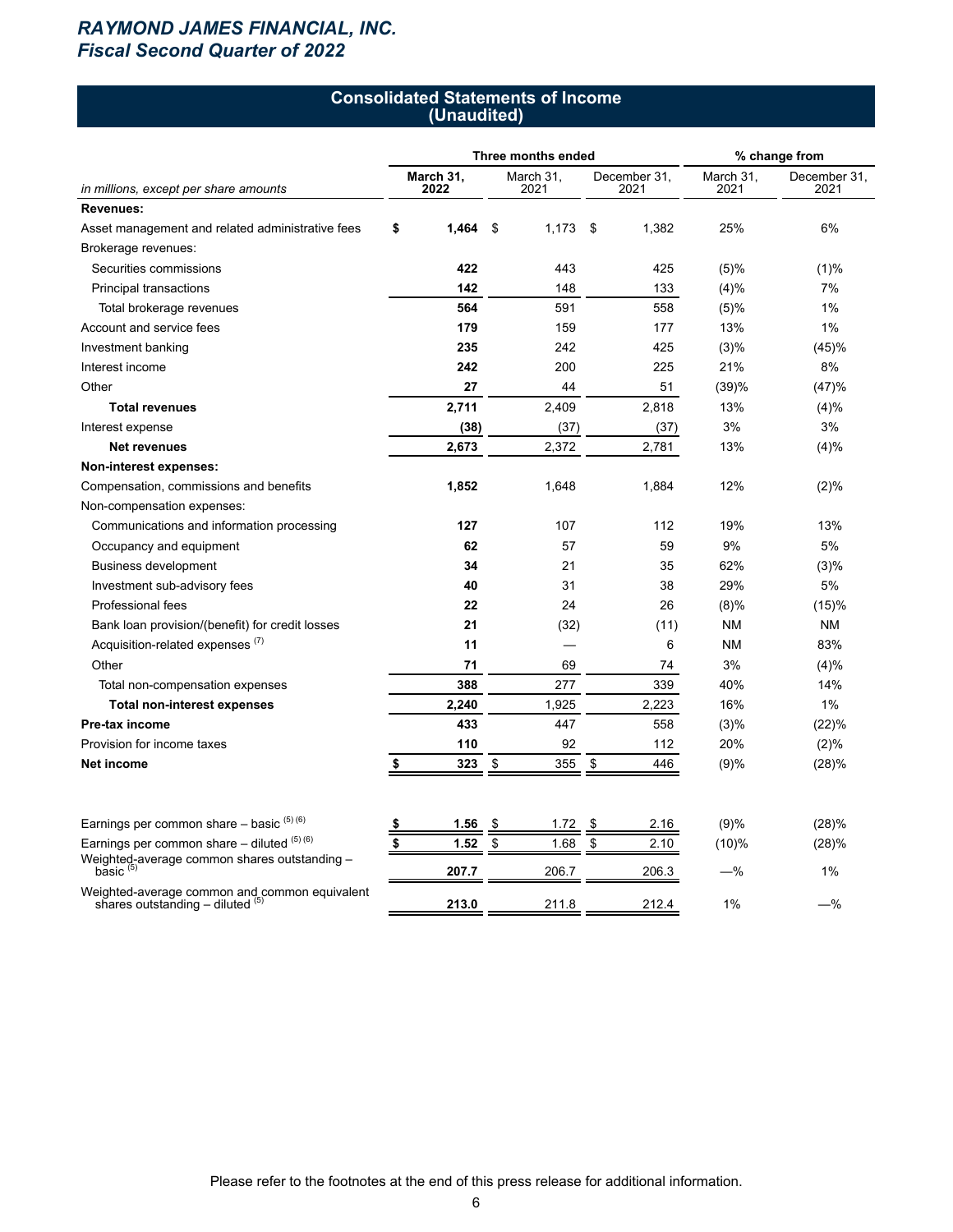# *RAYMOND JAMES FINANCIAL, INC. Fiscal Second Quarter of 2022*

### **Consolidated Statements of Income (Unaudited)**

|                                                                                | Six months ended |    |                |           |  |  |  |  |  |  |
|--------------------------------------------------------------------------------|------------------|----|----------------|-----------|--|--|--|--|--|--|
|                                                                                | March 31,        |    | March 31,      |           |  |  |  |  |  |  |
| in millions, except per share amounts                                          | 2022             |    | 2021           | % change  |  |  |  |  |  |  |
| <b>Revenues:</b>                                                               |                  |    |                |           |  |  |  |  |  |  |
| Asset management and related administrative fees                               | \$<br>2,846      | \$ | 2,240          | 27%       |  |  |  |  |  |  |
| Brokerage revenues:                                                            |                  |    |                |           |  |  |  |  |  |  |
| Securities commissions                                                         | 847              |    | 824            | 3%        |  |  |  |  |  |  |
| Principal transactions                                                         | 275              |    | 295            | (7)%      |  |  |  |  |  |  |
| Total brokerage revenues                                                       | 1,122            |    | 1,119          | $-%$      |  |  |  |  |  |  |
| Account and service fees                                                       | 356              |    | 304            | 17%       |  |  |  |  |  |  |
| Investment banking                                                             | 660              |    | 503            | 31%       |  |  |  |  |  |  |
| Interest income                                                                | 467              |    | 403            | 16%       |  |  |  |  |  |  |
| Other <sup>(8)</sup>                                                           | 78               |    | 100            | (22)%     |  |  |  |  |  |  |
| <b>Total revenues</b>                                                          | 5,529            |    | 4,669          | 18%       |  |  |  |  |  |  |
| Interest expense                                                               | (75)             |    | (75)           | $-%$      |  |  |  |  |  |  |
| <b>Net revenues</b>                                                            | 5,454            |    | 4,594          | 19%       |  |  |  |  |  |  |
| Non-interest expenses:                                                         |                  |    |                |           |  |  |  |  |  |  |
| Compensation, commissions and benefits                                         | 3,736            |    | 3,148          | 19%       |  |  |  |  |  |  |
| Non-compensation expenses:                                                     |                  |    |                |           |  |  |  |  |  |  |
| Communications and information processing                                      | 239              |    | 206            | 16%       |  |  |  |  |  |  |
| Occupancy and equipment                                                        | 121              |    | 114            | 6%        |  |  |  |  |  |  |
| <b>Business development</b>                                                    | 69               |    | 44             | 57%       |  |  |  |  |  |  |
| Investment sub-advisory fees                                                   | 78               |    | 59             | 32%       |  |  |  |  |  |  |
| Professional fees                                                              | 48               |    | 54             | (11)%     |  |  |  |  |  |  |
| Bank loan provision/(benefit) for credit losses                                | 10               |    | (18)           | <b>NM</b> |  |  |  |  |  |  |
| Acquisition-related expenses <sup>(7)</sup>                                    | 17               |    | $\overline{2}$ | 750%      |  |  |  |  |  |  |
| Other <sup>(8)</sup>                                                           | 145              |    | 139            | 4%        |  |  |  |  |  |  |
| Total non-compensation expenses                                                | 727              |    | 600            | 21%       |  |  |  |  |  |  |
| <b>Total non-interest expenses</b>                                             | 4,463            |    | 3,748          | 19%       |  |  |  |  |  |  |
| Pre-tax income                                                                 | 991              |    | 846            | 17%       |  |  |  |  |  |  |
| Provision for income taxes                                                     | 222              |    | 179            | 24%       |  |  |  |  |  |  |
| Net income                                                                     | 769<br>\$        | \$ | 667            | 15%       |  |  |  |  |  |  |
|                                                                                |                  |    |                |           |  |  |  |  |  |  |
| Earnings per common share – basic $(5)(6)$                                     | 3.71             | \$ | 3.23           | 15%       |  |  |  |  |  |  |
| Earnings per common share - diluted (5) (6)                                    | \$<br>3.61       | \$ | 3.16           | 14%       |  |  |  |  |  |  |
| Weighted-average common shares outstanding - basic (5)                         | 207.0            |    | 206.0          | $-%$      |  |  |  |  |  |  |
| Weighted-average common and common equivalent shares outstanding - diluted (5) | 212.6            |    | 210.6          | 1%        |  |  |  |  |  |  |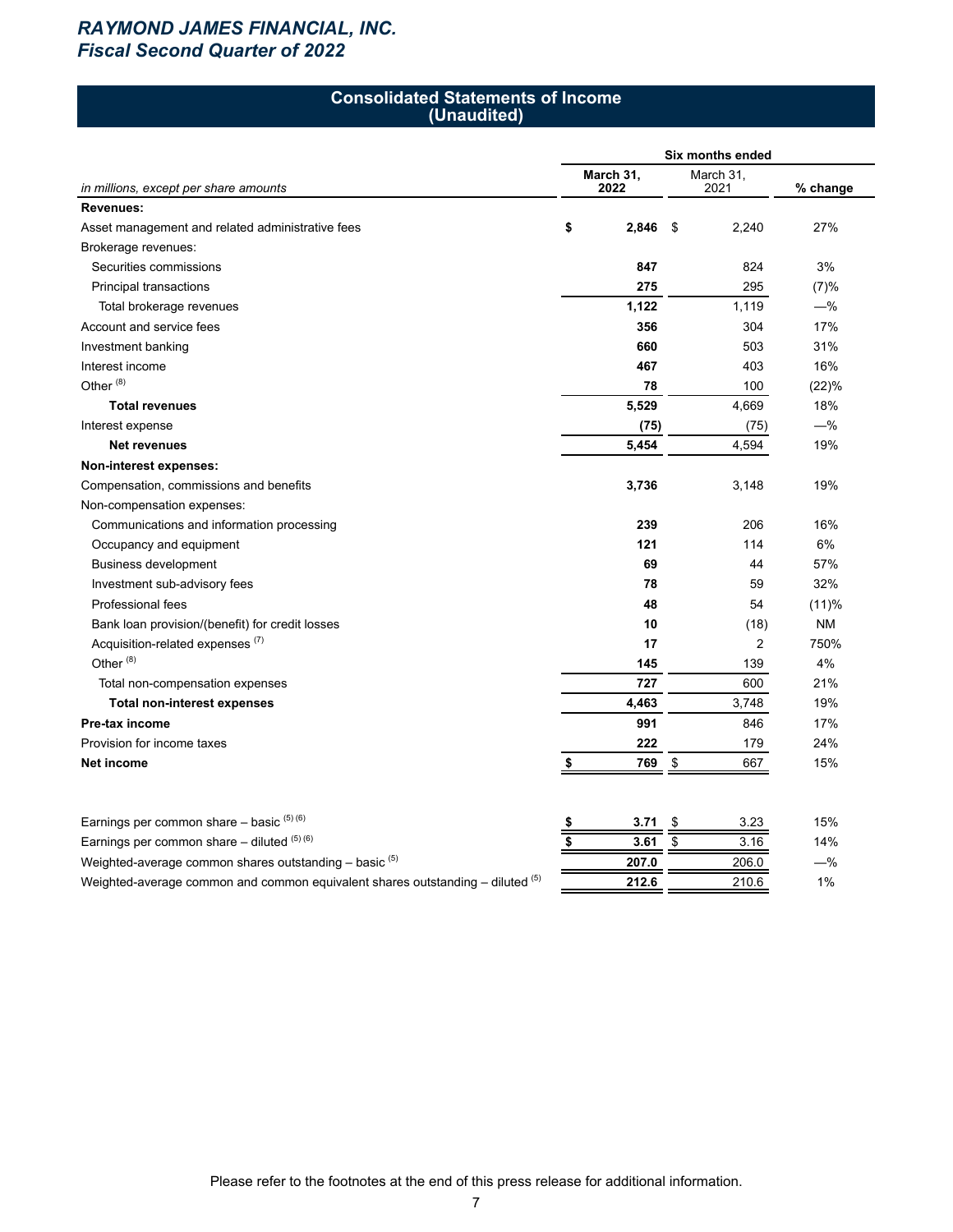# *RAYMOND JAMES FINANCIAL, INC. Consolidated Selected Key Metrics* **Fiscal Second Quarter of 2022**

|                                                               |    |                   |    | % change from     |                      |                   |                      |  |
|---------------------------------------------------------------|----|-------------------|----|-------------------|----------------------|-------------------|----------------------|--|
| \$ in millions, except per share amounts                      |    | March 31.<br>2022 |    | March 31.<br>2021 | December 31.<br>2021 | March 31.<br>2021 | December 31.<br>2021 |  |
| Total assets                                                  | \$ | 73,101            | \$ | 56.066            | \$<br>68.461         | 30%               | 7%                   |  |
| Total equity attributable to Raymond James<br>Financial, Inc. | \$ | 8,602             | \$ | 7.592             | \$<br>8,600          | 13%               | $-\%$                |  |
| Book value per share (5) (9)                                  | \$ | 41.38             | \$ | 36.89             | \$<br>41.45          | 12%               | $-\%$                |  |
| Tangible book value per share (2) (5) (9)                     | \$ | 36.46             | \$ | 32.94             | \$<br>37.55          | 11%               | (3)%                 |  |
| <b>Capital ratios:</b>                                        |    |                   |    |                   |                      |                   |                      |  |
| Tier 1 capital                                                |    | 23.9 % $^{(4)}$   |    | 23.6 %            | 25.9 %               |                   |                      |  |
| Total capital                                                 |    | 25.0 % $^{(4)}$   |    | 24.7 %            | 27.0 %               |                   |                      |  |
| Tier 1 leverage                                               |    | 11.1 % $(4)$      |    | 12.2%             | 12.1 %               |                   |                      |  |

|                                                              |                   | Three months ended | Six months ended     |                   |                   |
|--------------------------------------------------------------|-------------------|--------------------|----------------------|-------------------|-------------------|
|                                                              | March 31.<br>2022 | March 31.<br>2021  | December 31.<br>2021 | March 31,<br>2022 | March 31.<br>2021 |
| Return on equity (10)                                        | 15.0 %            | 19.0 %             | 21.2 %               | 18.1 %            | 18.1 %            |
| Adjusted return on equity (2) (10)                           | 15.4 %            | <b>NA</b>          | 21.4 %               | 18.4 %            | 18.2 %            |
| Return on tangible common equity $(2)$ (10)                  | 16.8 %            | 21.2 %             | 23.4 %               | 20.2 %            | 20.1 %            |
| Adjusted return on tangible common equity <sup>(2)(10)</sup> | 17.2 %            | <b>NA</b>          | 23.7 %               | 20.6 %            | 20.2 %            |
| Pre-tax margin (11)                                          | 16.2 %            | 18.8 %             | 20.1 %               | 18.2 %            | 18.4 %            |
| Adjusted pre-tax margin (2) (11)                             | 16.6 %            | <b>NA</b>          | 20.3 %               | 18.5 %            | 18.5 %            |
| Total compensation ratio <sup>(12)</sup>                     | 69.3 %            | 69.5 %             | 67.7 %               | 68.5 %            | 68.5 %            |
| Effective tax rate                                           | 25.4 %            | 20.6 %             | 20.1 %               | 22.4 %            | 21.2 %            |
| Client asset metrics ( <i><i>C</i> in hillions)</i>          |                   | Ac of              |                      | $%$ change from   |                   |

|         |           | AS OT   |           |                        |                  | % change from        |
|---------|-----------|---------|-----------|------------------------|------------------|----------------------|
| 2022    |           | 2021    |           | 2021                   | March 31<br>2021 | December 31,<br>2021 |
| 1.256.1 |           | 1.085.4 |           | 1.257.8                | 16%              | $-\%$                |
| 1.198.3 |           | 1.028.1 |           | 199.8                  | 17%              | $-\%$                |
| 678.0   |           |         |           | 677.8                  | 19%              | $-\%$                |
| 193.7   |           |         |           | 203.2                  | 9%               | (5)%                 |
|         | March 31, |         | March 31. | 567.6 \$<br>$178.2$ \$ | December 31,     |                      |

### **Clients' domestic cash sweep balances**

| $($in$ millions)                                      |    |                   |                   | % change from |                      |        |                   |                      |
|-------------------------------------------------------|----|-------------------|-------------------|---------------|----------------------|--------|-------------------|----------------------|
| Raymond James Bank Deposit<br>Program ("RJBDP"): (13) |    | March 31.<br>2022 | March 31,<br>2021 |               | December 31,<br>2021 |        | March 31,<br>2021 | December 31,<br>2021 |
|                                                       |    |                   |                   |               |                      |        |                   |                      |
| Raymond James Bank                                    | \$ | 33.570            | S                 | 28.174 \$     |                      | 33.097 | 19%               | 1%                   |
| Third-party banks                                     |    | 25.887            |                   | 25.110        |                      | 24,316 | 3%                | 6%                   |
| Subtotal RJBDP                                        |    | 59.457            |                   | 53.284        |                      | 57.413 | 12%               | 4%                   |
| <b>Client Interest Program</b>                        |    | 17.013            |                   | 9.517         |                      | 16,065 | 79%               | 6%                   |
| Total clients' domestic cash sweep balances           |    | 76,470            |                   | 62,801        |                      | 73,478 | 22%               | 4%                   |

|                                                 |                   | Three months ended |                      | Six months ended  |                   |  |  |
|-------------------------------------------------|-------------------|--------------------|----------------------|-------------------|-------------------|--|--|
|                                                 | March 31.<br>2022 | March 31.<br>2021  | December 31.<br>2021 | March 31.<br>2022 | March 31.<br>2021 |  |  |
| Average yield on RJBDP - third-party banks (14) | $0.32 \%$         | $0.30 \%$          | $0.28 \%$            | $0.30 \%$         | 0.31%             |  |  |

| <b>Private Client Group financial advisors</b> |                                                                | As of |       | % change from |          |                      |
|------------------------------------------------|----------------------------------------------------------------|-------|-------|---------------|----------|----------------------|
|                                                | March 31,<br>March 31.<br>December 31,<br>2022<br>2021<br>2021 |       | 2021  |               | March 31 | December 31,<br>2021 |
| Employees                                      | 3.601                                                          | 3.375 | 3.447 | 7%            | 4%       |                      |
| Independent contractors                        | 5.129                                                          | 4.952 | 5.017 | 4%            | 2%       |                      |
| Total advisors (3)                             | 8,730                                                          | 8.327 | 8,464 | 5%            | 3%       |                      |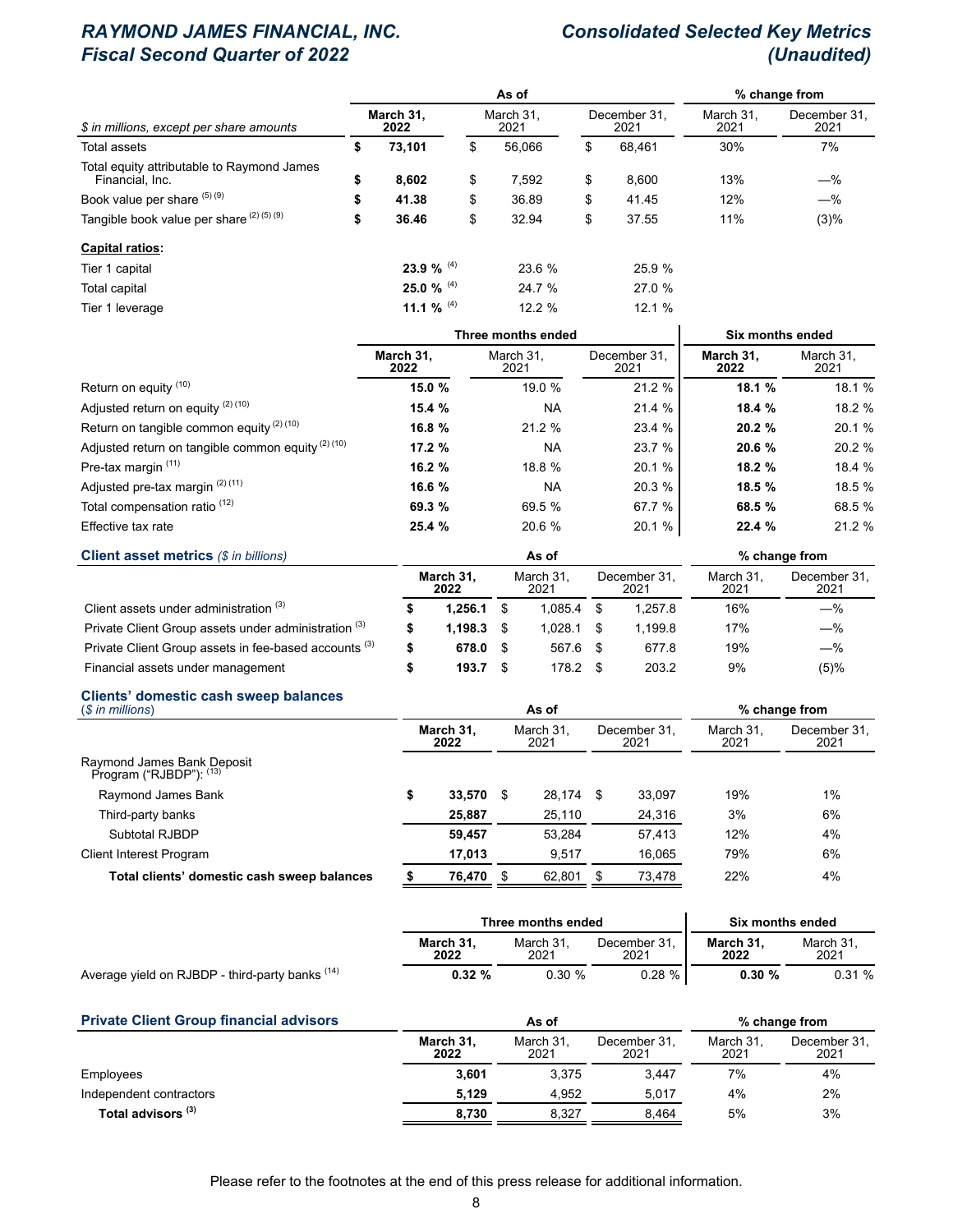# *RAYMOND JAMES FINANCIAL, INC. Consolidated Net Interest Fiscal Second Quarter of 2022 (Unaudited)*

The following tables present our consolidated average interest-earning asset and interest-bearing liability balances, interest income and expense and the related rates.

| <b>Consolidated Net Interest</b>                                     |                    |    |                |                               |                    |                |                   |                               |                    |    |                |                               |  |
|----------------------------------------------------------------------|--------------------|----|----------------|-------------------------------|--------------------|----------------|-------------------|-------------------------------|--------------------|----|----------------|-------------------------------|--|
|                                                                      | Three months ended |    |                |                               |                    |                |                   |                               |                    |    |                |                               |  |
|                                                                      |                    |    | March 31, 2022 |                               |                    | March 31, 2021 | December 31, 2021 |                               |                    |    |                |                               |  |
| \$ in millions                                                       | Average<br>balance |    | Interest       | Annualized<br>average<br>rate | Average<br>balance |                | Interest          | Annualized<br>average<br>rate | Average<br>balance |    | Interest       | Annualized<br>average<br>rate |  |
| Interest-earning assets:                                             |                    |    |                |                               |                    |                |                   |                               |                    |    |                |                               |  |
| Cash and cash equivalents                                            | 5,919<br>\$        | \$ | 3              | 0.20%                         | \$<br>5,284        | \$             | 2                 | 0.20%                         | \$<br>6,076        | \$ | 3              | 0.18%                         |  |
| Assets segregated for regulatory purposes and<br>restricted cash     | 19,522             |    | 7              | 0.15%                         | 10,087             |                | 5                 | 0.18%                         | 13,011             |    | 4              | 0.12%                         |  |
| Available-for-sale securities                                        | 8,869              |    | 25             | 1.16 %                        | 7,997              |                | 21                | 1.08 %                        | 8,511              |    | 22             | 1.02 %                        |  |
| Brokerage client receivables                                         | 2,558              |    | 21             | 3.29 %                        | 2,222              |                | 19                | 3.36 %                        | 2,484              |    | 21             | 3.35 %                        |  |
| Bank loans, net of unearned income and deferred<br>expenses:         |                    |    |                |                               |                    |                |                   |                               |                    |    |                |                               |  |
| Loans held for investment:                                           |                    |    |                |                               |                    |                |                   |                               |                    |    |                |                               |  |
| Commercial and industrial ("C&I") loans                              | 8,783              |    | 54             | 2.49 %                        | 7,540              |                | 48                | 2.56 %                        | 8,581              |    | 55             | 2.49 %                        |  |
| Commercial real estate ("CRE") loans                                 | 3,150              |    | 20             | 2.56 %                        | 2,665              |                | 17                | 2.54 %                        | 2,941              |    | 20             | 2.67 %                        |  |
| Real estate investment trust ("REIT") loans                          | 1,324              |    | 9              | 2.48 %                        | 1,309              |                | 8                 | 2.50 %                        | 1,133              |    | $\overline{7}$ | 2.56 %                        |  |
| Tax-exempt loans (15)                                                | 1,289              |    | 9              | 3.18%                         | 1,227              |                | 8                 | 3.35 %                        | 1,297              |    | 8              | 3.19 %                        |  |
| Residential mortgage loans                                           | 5,770              |    | 38             | 2.69 %                        | 5,005              |                | 34                | 2.72 %                        | 5,451              |    | 37             | 2.68 %                        |  |
| Securities-based loans and other                                     | 6,753              |    | 39             | 2.31 %                        | 4,638              |                | 26                | 2.23 %                        | 6,289              |    | 35             | 2.20 %                        |  |
| Loans held for sale                                                  | 268                |    | $\overline{2}$ | 2.94 %                        | 177                |                | $\mathbf{1}$      | 1.89 %                        | 239                |    | $\overline{2}$ | 2.94 %                        |  |
| Total bank loans, net                                                | 27,337             |    | 171            | 2.53 %                        | 22,561             |                | 142               | 2.56 %                        | 25,931             |    | 164            | 2.52 %                        |  |
| All other interest-earning assets                                    | 2,192              |    | 15             | 2.64 %                        | 2,201              |                | 11                | 1.87 %                        | 2,376              |    | 11             | 1.91 %                        |  |
| <b>Total interest-earning assets</b>                                 | \$66,397           | \$ | 242            | 1.48 %                        | \$50,352           | \$             | 200               | 1.61 %                        | \$58,389           | \$ | 225            | 1.53 %                        |  |
| Interest-bearing liabilities:                                        |                    |    |                |                               |                    |                |                   |                               |                    |    |                |                               |  |
| Bank deposits:                                                       |                    |    |                |                               |                    |                |                   |                               |                    |    |                |                               |  |
| Savings, money market and Negotiable Order of<br>Withdrawal accounts | \$33,097           | \$ | $\mathbf{2}$   | 0.02%                         | \$27,662           | \$             | 2                 | 0.02%                         | \$31,894           | \$ | $\overline{2}$ | 0.02%                         |  |
| Certificates of deposit                                              | 733                |    | 3              | 1.83 %                        | 898                |                | 4                 | 1.88 %                        | 843                |    | 4              | 1.87 %                        |  |
| Total bank deposits                                                  | 33,830             |    | 5              | 0.06%                         | 28.560             |                | 6                 | 0.08%                         | 32.737             |    | 6              | 0.07%                         |  |
| Brokerage client payables                                            | 21,405             |    |                | 0.01%                         | 11,485             |                | $\mathbf{1}$      | 0.02%                         | 14,300             |    | 1              | 0.03%                         |  |
| Other borrowings                                                     | 856                |    | 4              | 2.15%                         | 862                |                | 5                 | 2.18%                         | 857                |    | 5              | 2.20 %                        |  |
| Senior notes payable                                                 | 2,037              |    | 23             | 4.44 %                        | 2,045              |                | 24                | 4.74 %                        | 2,037              |    | 23             | 4.44 %                        |  |
| All other interest-bearing liabilities                               | 707                |    | 6              | 1.93 %                        | 600                |                | 1                 | 0.88%                         | 650                |    | $\overline{2}$ | 1.16 %                        |  |
| <b>Total interest-bearing liabilities</b>                            | \$58,835           | \$ | 38             | 0.26%                         | \$43,552           | \$             | 37                | 0.34%                         | \$50,581           | \$ | 37             | 0.28%                         |  |
| Net interest income                                                  |                    | \$ | 204            |                               |                    | \$             | 163               |                               |                    | \$ | 188            |                               |  |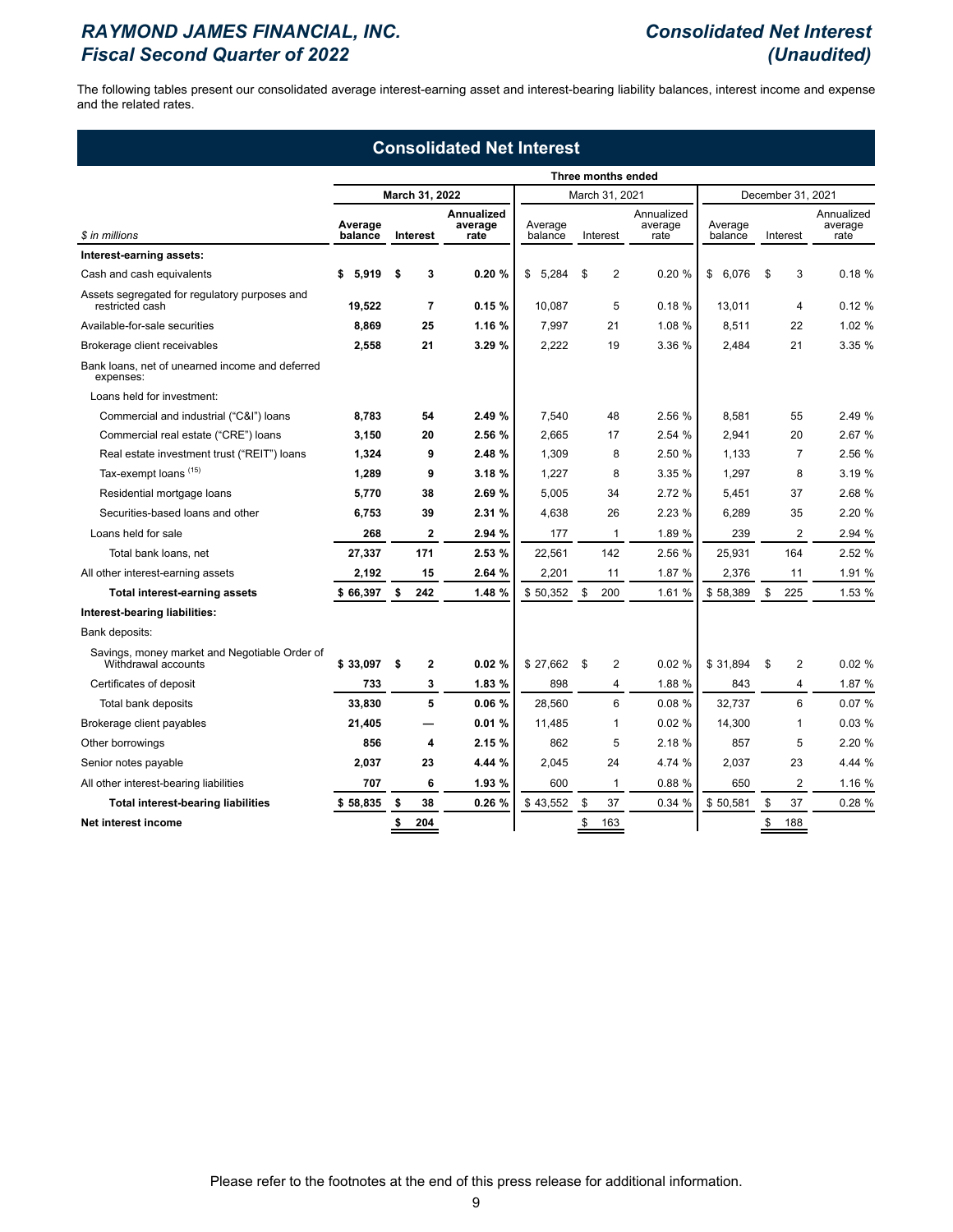# *RAYMOND JAMES FINANCIAL, INC. Consolidated Net Interest Fiscal Second Quarter of 2022 (Unaudited)*

| <b>Consolidated Net Interest</b>                                  |                  |                    |                |                |                                      |                    |        |          |                |                               |  |
|-------------------------------------------------------------------|------------------|--------------------|----------------|----------------|--------------------------------------|--------------------|--------|----------|----------------|-------------------------------|--|
|                                                                   | Six months ended |                    |                |                |                                      |                    |        |          |                |                               |  |
|                                                                   |                  |                    | March 31, 2022 |                |                                      |                    |        |          | March 31, 2021 |                               |  |
| \$ in millions                                                    |                  | Average<br>balance | Interest       |                | <b>Annualized</b><br>average<br>rate | Average<br>balance |        | Interest |                | Annualized<br>average<br>rate |  |
| Interest-earning assets:                                          |                  |                    |                |                |                                      |                    |        |          |                |                               |  |
| Cash and cash equivalents                                         | \$               | 5,954              | -\$            | 6              | 0.19%                                | \$                 | 5,500  | \$       | 6              | 0.23%                         |  |
| Assets segregated for regulatory and other purposes               |                  | 15,844             |                | 11             | 0.14%                                |                    | 7,954  |          | 8              | 0.19%                         |  |
| Available-for-sale securities                                     |                  | 8,688              |                | 47             | 1.09 %                               |                    | 7.735  |          | 44             | 1.14 %                        |  |
| Brokerage client receivables                                      |                  | 2,521              |                | 42             | 3.32 %                               |                    | 2,152  |          | 37             | 3.42 %                        |  |
| Bank loans, net of unearned income and deferred expenses:         |                  |                    |                |                |                                      |                    |        |          |                |                               |  |
| Loans held for investment:                                        |                  |                    |                |                |                                      |                    |        |          |                |                               |  |
| C&I Ioans                                                         |                  | 8.681              |                | 109            | 2.49 %                               |                    | 7.537  |          | 99             | 2.60 %                        |  |
| CRE loans                                                         |                  | 3,044              |                | 40             | 2.61 %                               |                    | 2,623  |          | 34             | 2.56 %                        |  |
| <b>REIT</b> loans                                                 |                  | 1,227              |                | 16             | 2.51 %                               |                    | 1,272  |          | 16             | 2.47 %                        |  |
| Tax-exempt loans (15)                                             |                  | 1,293              |                | 17             | 3.19 %                               |                    | 1,232  |          | 16             | 3.35 %                        |  |
| Residential mortgage loans                                        |                  | 5,609              |                | 75             | 2.68 %                               |                    | 5,003  |          | 69             | 2.75 %                        |  |
| Securities-based loans and other                                  |                  | 6,519              |                | 74             | 2.26 %                               |                    | 4,460  |          | 51             | 2.26 %                        |  |
| Loans held for sale                                               |                  | 254                |                | 4              | 2.94 %                               |                    | 159    |          | $\overline{2}$ | 2.36 %                        |  |
| Total bank loans, net                                             |                  | 26,627             |                | 335            | 2.53 %                               |                    | 22,286 |          | 287            | 2.59 %                        |  |
| All other interest-earning assets                                 |                  | 2,279              |                | 26             | 2.26 %                               |                    | 2,247  |          | 21             | 1.93 %                        |  |
| <b>Total interest-earning assets</b>                              |                  | 61,913             | \$             | 467            | 1.51 %                               | \$                 | 47,874 | \$       | 403            | 1.69 %                        |  |
| Interest-bearing liabilities:                                     |                  |                    |                |                |                                      |                    |        |          |                |                               |  |
| Bank deposits:                                                    |                  |                    |                |                |                                      |                    |        |          |                |                               |  |
| Savings, money market and Negotiable Order of Withdrawal accounts | \$               | 32,489             | \$             | 4              | 0.02%                                | \$                 | 27,144 | \$       | 3              | 0.02%                         |  |
| Certificates of deposit                                           |                  | 789                |                | $\overline{7}$ | 1.85 %                               |                    | 925    |          | 9              | 1.90 %                        |  |
| Total bank deposits                                               |                  | 33,278             |                | 11             | 0.06%                                |                    | 28,069 |          | 12             | 0.08%                         |  |
| Brokerage client payables                                         |                  | 17,275             |                | 1              | 0.01%                                |                    | 9,403  |          | $\overline{2}$ | 0.04%                         |  |
| Other borrowings                                                  |                  | 856                |                | 9              | 2.17 %                               |                    | 864    |          | 10             | 2.21 %                        |  |
| Senior notes payable                                              |                  | 2,037              |                | 46             | 4.44 %                               |                    | 2,045  |          | 48             | 4.74 %                        |  |
| All other interest-bearing liabilities                            |                  | 680                |                | 8              | 1.65 %                               |                    | 587    |          | 3              | 1.01 %                        |  |
| <b>Total interest-bearing liabilities</b>                         | s                | 54,126             | -\$            | 75             | 0.28%                                | \$                 | 40,968 | \$       | 75             | 0.36 %                        |  |
| Net interest income                                               |                  |                    | \$             | 392            |                                      |                    |        | \$       | 328            |                               |  |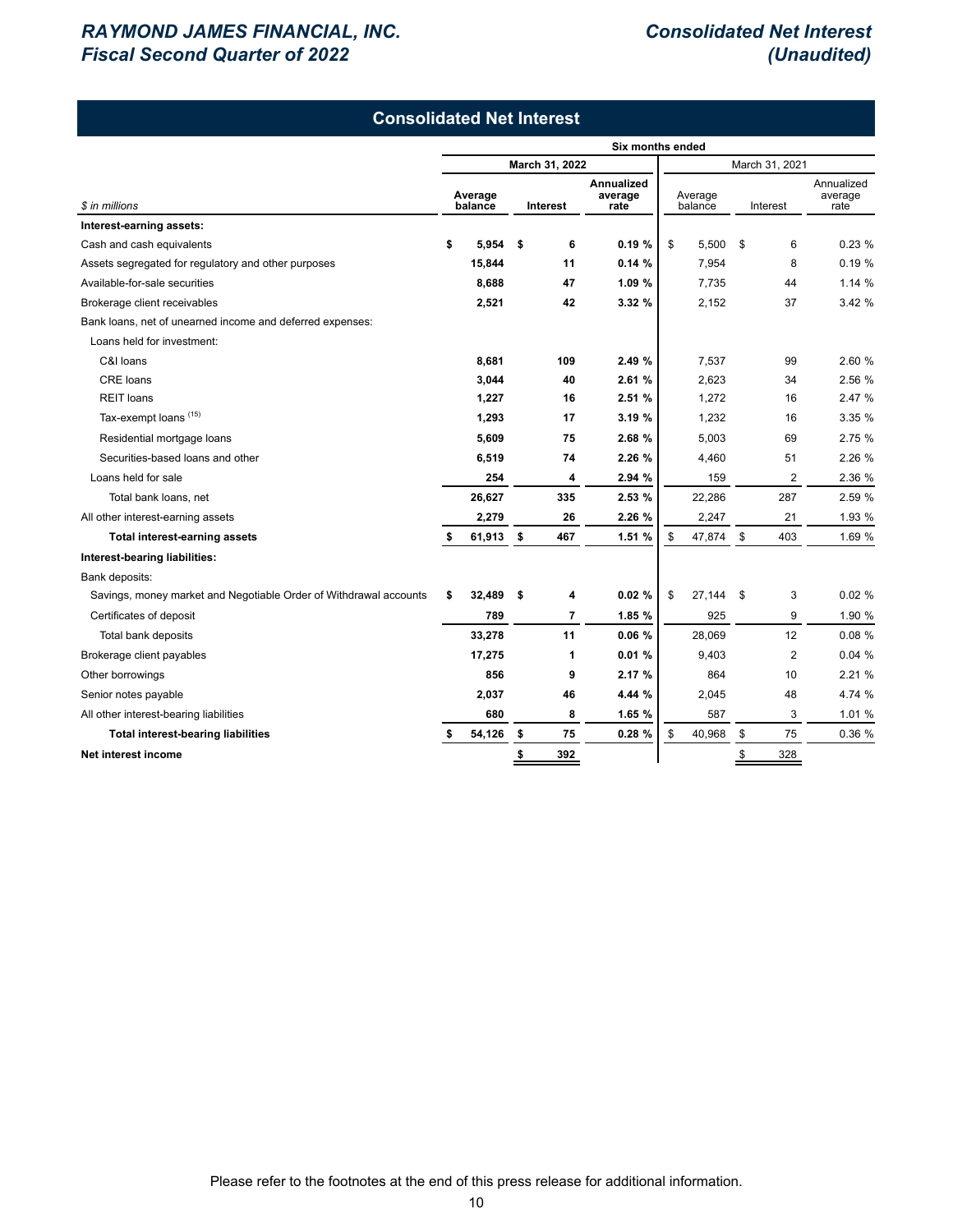|                                 |    |                   | Three months ended | % change from     |    |                      |                   |                      |  |
|---------------------------------|----|-------------------|--------------------|-------------------|----|----------------------|-------------------|----------------------|--|
| \$ in millions<br>Net revenues: |    | March 31,<br>2022 |                    | March 31,<br>2021 |    | December 31,<br>2021 | March 31,<br>2021 | December 31,<br>2021 |  |
|                                 |    |                   |                    |                   |    |                      |                   |                      |  |
| <b>Private Client Group</b>     | \$ | $1,922$ \$        |                    | $1,647$ \$        |    | 1,839                | 17%               | 5%                   |  |
| <b>Capital Markets</b>          |    | 413               |                    | 433               |    | 614                  | (5)%              | (33)%                |  |
| Asset Management                |    | 234               |                    | 209               |    | 236                  | 12%               | (1)%                 |  |
| Raymond James Bank              |    | 197               |                    | 160               |    | 183                  | 23%               | 8%                   |  |
| Other <sup>(16)</sup>           |    | (18)              |                    | (12)              |    | (15)                 | (50)%             | (20)%                |  |
| Intersegment eliminations       |    | (75)              |                    | (65)              |    | (76)                 | (15)%             | 1%                   |  |
| <b>Total net revenues</b>       |    | 2,673             | \$                 | 2,372             | \$ | 2,781                | 13%               | (4)%                 |  |
| Pre-tax income/(loss):          |    |                   |                    |                   |    |                      |                   |                      |  |
| Private Client Group            | \$ | 213               | $^{\circ}$         | 192 \$            |    | 195                  | 11%               | 9%                   |  |
| <b>Capital Markets</b>          |    | 87                |                    | 105               |    | 201                  | (17)%             | (57)%                |  |
| Asset Management                |    | 103               |                    | 87                |    | 107                  | 18%               | (4)%                 |  |
| Raymond James Bank              |    | 83                |                    | 111               |    | 102                  | (25)%             | (19)%                |  |
| Other <sup>(16)</sup>           |    | (53)              |                    | (48)              |    | (47)                 | (10)%             | (13)%                |  |
| Pre-tax income                  |    | 433               | \$                 | 447               | \$ | 558                  | (3)%              | (22)%                |  |
|                                 |    |                   |                    |                   |    |                      |                   |                      |  |

|                             | Six months ended  |             |                   |          |  |  |  |  |  |
|-----------------------------|-------------------|-------------|-------------------|----------|--|--|--|--|--|
| \$ in millions              | March 31,<br>2022 |             | March 31,<br>2021 | % change |  |  |  |  |  |
| Net revenues:               |                   |             |                   |          |  |  |  |  |  |
| <b>Private Client Group</b> | \$                | $3,761$ \$  | 3,114             | 21%      |  |  |  |  |  |
| <b>Capital Markets</b>      |                   | 1,027       | 885               | 16%      |  |  |  |  |  |
| Asset Management            |                   | 470         | 404               | 16%      |  |  |  |  |  |
| Raymond James Bank          |                   | 380         | 327               | 16%      |  |  |  |  |  |
| Other $(16)$                |                   | (33)        | (8)               | (313)%   |  |  |  |  |  |
| Intersegment eliminations   |                   | (151)       | (128)             | (18)%    |  |  |  |  |  |
| <b>Total net revenues</b>   |                   | 5,454<br>\$ | 4,594             | 19%      |  |  |  |  |  |
| Pre-tax income/(loss):      |                   |             |                   |          |  |  |  |  |  |
| <b>Private Client Group</b> | \$                | \$<br>408   | 332               | 23%      |  |  |  |  |  |
| <b>Capital Markets</b>      |                   | 288         | 234               | 23%      |  |  |  |  |  |
| Asset Management            |                   | 210         | 170               | 24%      |  |  |  |  |  |
| Raymond James Bank          |                   | 185         | 182               | 2%       |  |  |  |  |  |
| Other <sup>(16)</sup>       |                   | (100)       | (72)              | (39)%    |  |  |  |  |  |
| Pre-tax income              | \$                | 991<br>\$   | 846               | 17%      |  |  |  |  |  |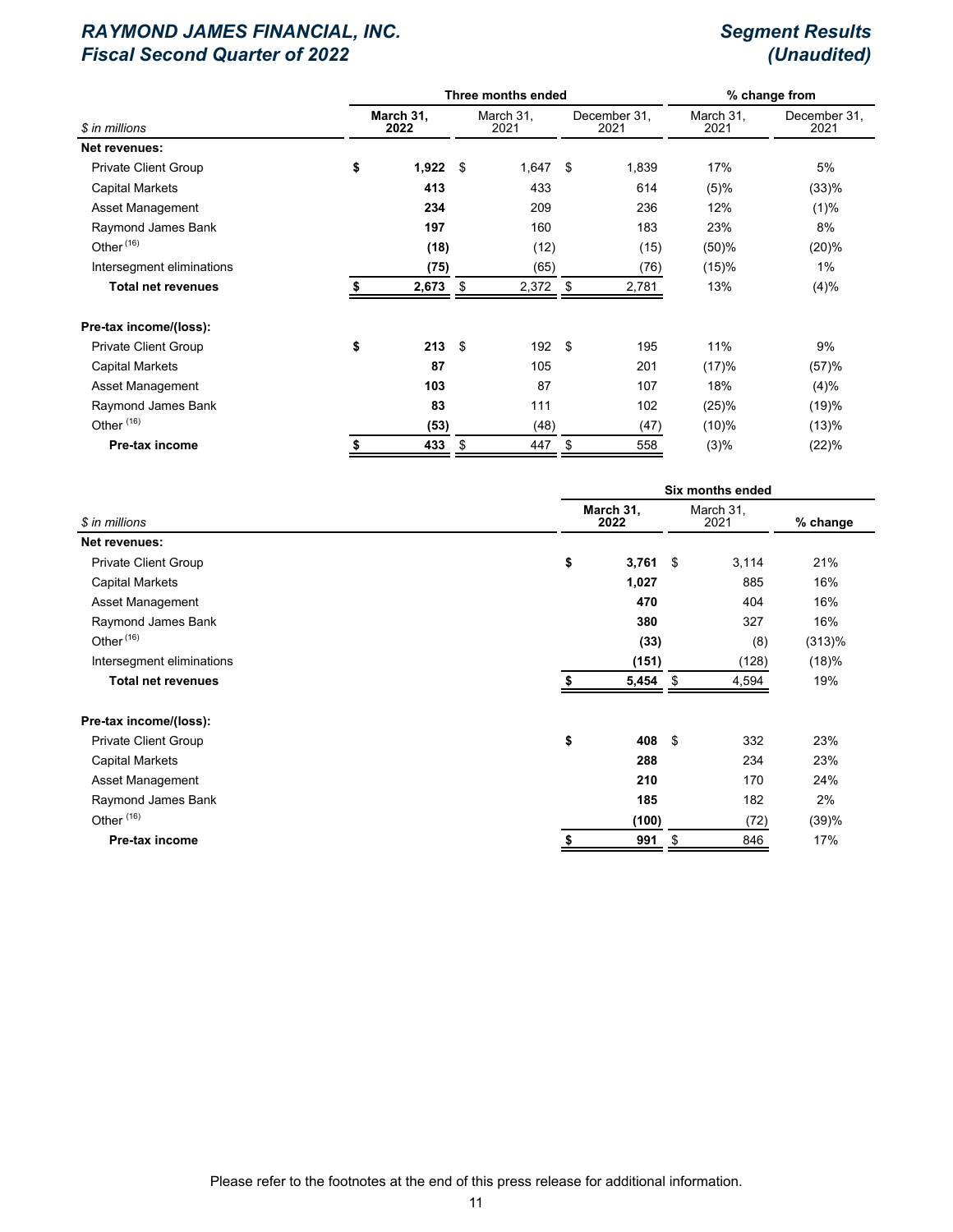## **Private Client Group**

|                                                  |    |                   | Three months ended        | % change from     |                      |                   |                      |  |
|--------------------------------------------------|----|-------------------|---------------------------|-------------------|----------------------|-------------------|----------------------|--|
| \$ in millions                                   |    | March 31,<br>2022 |                           | March 31,<br>2021 | December 31,<br>2021 | March 31,<br>2021 | December 31,<br>2021 |  |
| <b>Revenues:</b>                                 |    |                   |                           |                   |                      |                   |                      |  |
| Asset management and related administrative fees | \$ | 1,245             | \$                        | 979               | \$<br>1,162          | 27%               | 7%                   |  |
| Brokerage revenues:                              |    |                   |                           |                   |                      |                   |                      |  |
| Mutual and other fund products                   |    | 166               |                           | 183               | 171                  | (9)%              | (3)%                 |  |
| Insurance and annuity products                   |    | 110               |                           | 109               | 111                  | 1%                | (1)%                 |  |
| Equities, ETFs and fixed income products         |    | 121               |                           | 121               | 115                  | $-$ %             | 5%                   |  |
| Total brokerage revenues                         |    | 397               |                           | 413               | 397                  | (4)%              | $-%$                 |  |
| Account and service fees:                        |    |                   |                           |                   |                      |                   |                      |  |
| Mutual fund and annuity service fees             |    | 109               |                           | 99                | 114                  | 10%               | (4)%                 |  |
| RJBDP fees: (13)                                 |    |                   |                           |                   |                      |                   |                      |  |
| Third-party banks                                |    | 20                |                           | 19                | 17                   | 5%                | 18%                  |  |
| Raymond James Bank                               |    | 49                |                           | 44                | 50                   | 11%               | (2)%                 |  |
| Client account and other fees                    |    | 53                |                           | 42                | 49                   | 26%               | 8%                   |  |
| Total account and service fees                   |    | 231               |                           | 204               | 230                  | 13%               | $-$ %                |  |
| Investment banking                               |    | 9                 |                           | 16                | 13                   | (44)%             | (31)%                |  |
| Interest income                                  |    | 37                |                           | 30                | 33                   | 23%               | 12%                  |  |
| All other                                        |    | 6                 |                           | 8                 | 7                    | (25)%             | (14)%                |  |
| <b>Total revenues</b>                            |    | 1,925             |                           | 1,650             | 1,842                | 17%               | 5%                   |  |
| Interest expense                                 |    | (3)               |                           | (3)               | (3)                  | $-$ %             | $-$ %                |  |
| <b>Net revenues</b>                              |    | 1,922             |                           | 1,647             | 1,839                | 17%               | 5%                   |  |
| Non-interest expenses:                           |    |                   |                           |                   |                      |                   |                      |  |
| Financial advisor compensation and benefits      |    | 1,231             |                           | 1,040             | 1,187                | 18%               | 4%                   |  |
| Administrative compensation and benefits         |    | 289               |                           | 260               | 283                  | 11%               | 2%                   |  |
| Total compensation, commissions and benefits     |    | 1,520             |                           | 1,300             | 1,470                | 17%               | 3%                   |  |
| Non-compensation expenses                        |    | 189               |                           | 155               | 174                  | 22%               | 9%                   |  |
| <b>Total non-interest expenses</b>               |    | 1,709             |                           | 1,455             | 1,644                | 17%               | 4%                   |  |
| Pre-tax income                                   | \$ | 213               | $\boldsymbol{\mathsf{S}}$ | 192               | \$<br>195            | 11%               | 9%                   |  |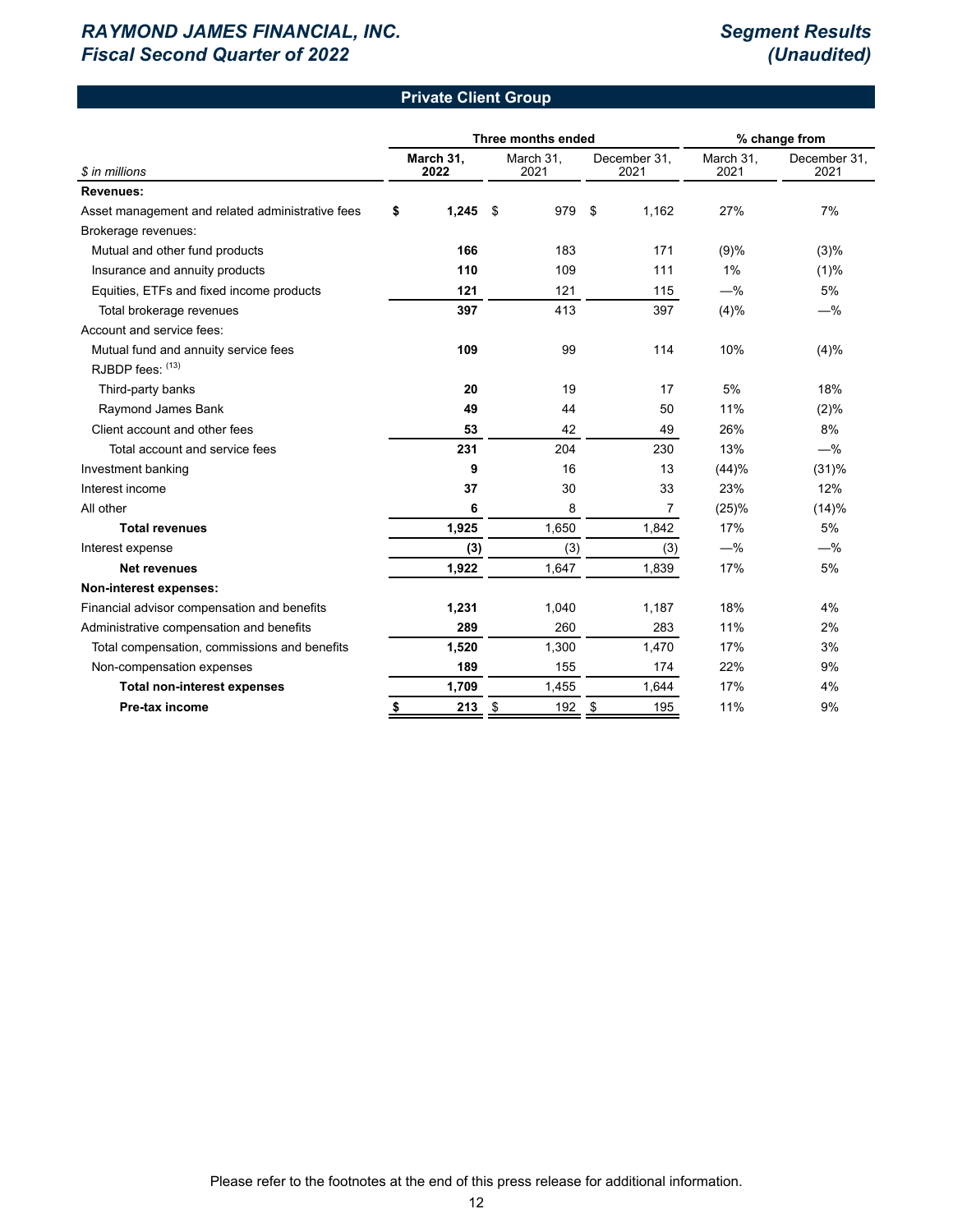# **Private Client Group**

|                                                  | <b>Six months ended</b> |                   |              |         |  |  |  |  |  |
|--------------------------------------------------|-------------------------|-------------------|--------------|---------|--|--|--|--|--|
| \$ in millions                                   | March 31,<br>2022       | March 31,<br>2021 | % change     |         |  |  |  |  |  |
| <b>Revenues:</b>                                 |                         |                   |              |         |  |  |  |  |  |
| Asset management and related administrative fees | \$                      | 2,407             | -\$<br>1,864 | 29%     |  |  |  |  |  |
| Brokerage revenues:                              |                         |                   |              |         |  |  |  |  |  |
| Mutual and other fund products                   |                         | 337               | 331          | 2%      |  |  |  |  |  |
| Insurance and annuity products                   |                         | 221               | 207          | 7%      |  |  |  |  |  |
| Equities, ETFs and fixed income products         |                         | 236               | 228          | 4%      |  |  |  |  |  |
| Total brokerage revenues                         |                         | 794               | 766          | 4%      |  |  |  |  |  |
| Account and service fees:                        |                         |                   |              |         |  |  |  |  |  |
| Mutual fund and annuity service fees             |                         | 223               | 193          | 16%     |  |  |  |  |  |
| RJBDP fees: (13)                                 |                         |                   |              |         |  |  |  |  |  |
| Third-party banks                                |                         | 37                | 40           | $(8)\%$ |  |  |  |  |  |
| Raymond James Bank                               |                         | 99                | 87           | 14%     |  |  |  |  |  |
| Client account and other fees                    |                         | 102               | 74           | 38%     |  |  |  |  |  |
| Total account and service fees                   |                         | 461               | 394          | 17%     |  |  |  |  |  |
| Investment banking                               |                         | 22                | 22           | $-\%$   |  |  |  |  |  |
| Interest income                                  |                         | 70                | 60           | 17%     |  |  |  |  |  |
| All other                                        |                         | 13                | 13           | $-$ %   |  |  |  |  |  |
| <b>Total revenues</b>                            |                         | 3,767             | 3,119        | 21%     |  |  |  |  |  |
| Interest expense                                 |                         | (6)               | (5)          | 20%     |  |  |  |  |  |
| Net revenues                                     |                         | 3,761             | 3,114        | 21%     |  |  |  |  |  |
| Non-interest expenses:                           |                         |                   |              |         |  |  |  |  |  |
| Financial advisor compensation and benefits      |                         | 2,418             | 1,971        | 23%     |  |  |  |  |  |
| Administrative compensation and benefits         |                         | 572               | 509          | 12%     |  |  |  |  |  |
| Total compensation, commissions and benefits     |                         | 2,990             | 2,480        | 21%     |  |  |  |  |  |
| Non-compensation expenses                        |                         | 363               | 302          | 20%     |  |  |  |  |  |
| <b>Total non-interest expenses</b>               |                         | 3,353             | 2,782        | 21%     |  |  |  |  |  |
| Pre-tax income                                   | \$                      | 408               | \$<br>332    | 23%     |  |  |  |  |  |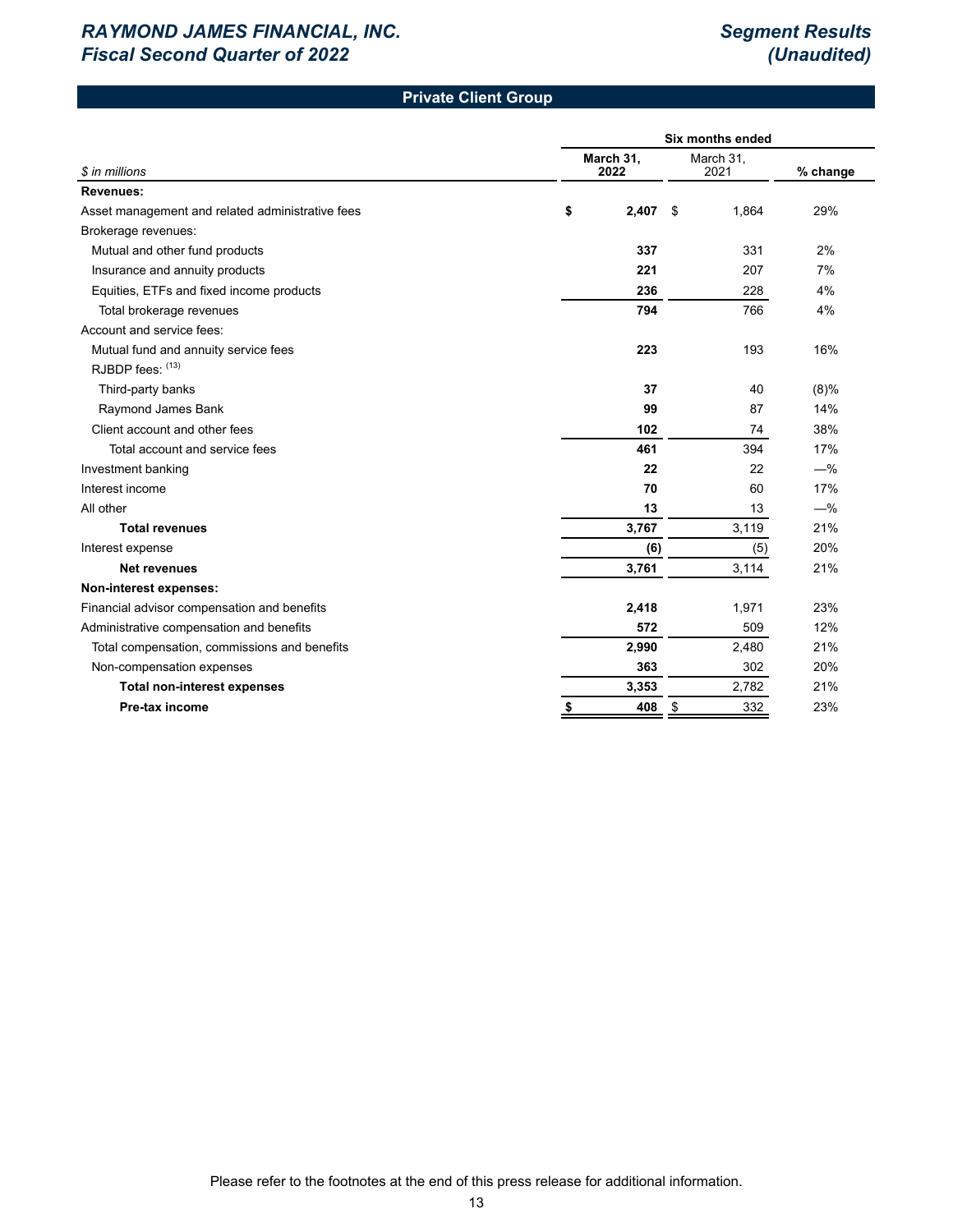### **Capital Markets**

|                                             |                   | Three months ended | % change from     |    |                      |                   |                      |
|---------------------------------------------|-------------------|--------------------|-------------------|----|----------------------|-------------------|----------------------|
| \$ in millions                              | March 31,<br>2022 |                    | March 31,<br>2021 |    | December 31,<br>2021 | March 31,<br>2021 | December 31.<br>2021 |
| <b>Revenues:</b>                            |                   |                    |                   |    |                      |                   |                      |
| Brokerage revenues:                         |                   |                    |                   |    |                      |                   |                      |
| Fixed income                                | \$<br>125         | \$                 | 142               | \$ | 120                  | (12)%             | 4%                   |
| Equity                                      | 41                |                    | 34                |    | 39                   | 21%               | 5%                   |
| Total brokerage revenues                    | 166               |                    | 176               |    | 159                  | $(6)$ %           | 4%                   |
| Investment banking:                         |                   |                    |                   |    |                      |                   |                      |
| Merger & acquisition and advisory           | 139               |                    | 122               |    | 271                  | 14%               | (49)%                |
| Equity underwriting                         | 52                |                    | 67                |    | 97                   | (22)%             | (46)%                |
| Debt underwriting                           | 35                |                    | 37                |    | 44                   | (5)%              | (20)%                |
| Total investment banking                    | 226               |                    | 226               |    | 412                  | $-\%$             | (45)%                |
| Interest income                             | 5                 |                    | 5                 |    | 5                    | $-\%$             | $-\%$                |
| Tax credit fund revenues                    | 15                |                    | 24                |    | 35                   | (38)%             | (57)%                |
| All other                                   | 4                 |                    | 4                 |    | 5                    | $-\%$             | (20)%                |
| <b>Total revenues</b>                       | 416               |                    | 435               |    | 616                  | (4)%              | (32)%                |
| Interest expense                            | (3)               |                    | (2)               |    | (2)                  | 50%               | 50%                  |
| <b>Net revenues</b>                         | 413               |                    | 433               |    | 614                  | (5)%              | (33)%                |
| Non-interest expenses:                      |                   |                    |                   |    |                      |                   |                      |
| Compensation, commissions and benefits      | 253               |                    | 259               |    | 331                  | (2)%              | (24)%                |
| Acquisition-related expenses <sup>(7)</sup> |                   |                    |                   |    | 4                    | $-$ %             | $(100)$ %            |
| Other non-compensation expenses             | 73                |                    | 69                |    | 78                   | 6%                | $(6)$ %              |
| <b>Total non-interest expenses</b>          | 326               |                    | 328               |    | 413                  | (1)%              | (21)%                |
| Pre-tax income                              | \$<br>87          | \$                 | 105               | \$ | 201                  | (17)%             | (57)%                |

|                                             | <b>Six months ended</b> |            |                   |           |  |  |  |  |
|---------------------------------------------|-------------------------|------------|-------------------|-----------|--|--|--|--|
| \$ in millions                              | March 31,<br>2022       |            | March 31,<br>2021 | % change  |  |  |  |  |
| Revenues:                                   |                         |            |                   |           |  |  |  |  |
| Brokerage revenues:                         |                         |            |                   |           |  |  |  |  |
| Fixed income                                | \$                      | -\$<br>245 | 273               | (10)%     |  |  |  |  |
| Equity                                      |                         | 80         | 76                | 5%        |  |  |  |  |
| Total brokerage revenues                    |                         | 325        | 349               | (7)%      |  |  |  |  |
| Investment banking:                         |                         |            |                   |           |  |  |  |  |
| Merger & acquisition and advisory           | 410                     |            | 271               | 51%       |  |  |  |  |
| Equity underwriting                         |                         | 149        | 127               | 17%       |  |  |  |  |
| Debt underwriting                           |                         | 79         | 83                | (5)%      |  |  |  |  |
| Total investment banking                    | 638                     |            | 481               | 33%       |  |  |  |  |
| Interest income                             |                         | 10         | 8                 | 25%       |  |  |  |  |
| Tax credit fund revenues                    |                         | 50         | 40                | 25%       |  |  |  |  |
| All other                                   |                         | 9          | 11                | (18)%     |  |  |  |  |
| <b>Total revenues</b>                       | 1,032                   |            | 889               | 16%       |  |  |  |  |
| Interest expense                            |                         | (5)        | (4)               | (25)%     |  |  |  |  |
| <b>Net revenues</b>                         | 1,027                   |            | 885               | 16%       |  |  |  |  |
| Non-interest expenses:                      |                         |            |                   |           |  |  |  |  |
| Compensation, commissions and benefits      |                         | 584        | 511               | 14%       |  |  |  |  |
| Acquisition-related expenses <sup>(7)</sup> |                         | 4          |                   | <b>NM</b> |  |  |  |  |
| Other non-compensation expenses             | 151                     |            | 140               | 8%        |  |  |  |  |
| <b>Total non-interest expenses</b>          | 739                     |            | 651               | 14%       |  |  |  |  |
| Pre-tax income                              | \$                      | \$<br>288  | 234               | 23%       |  |  |  |  |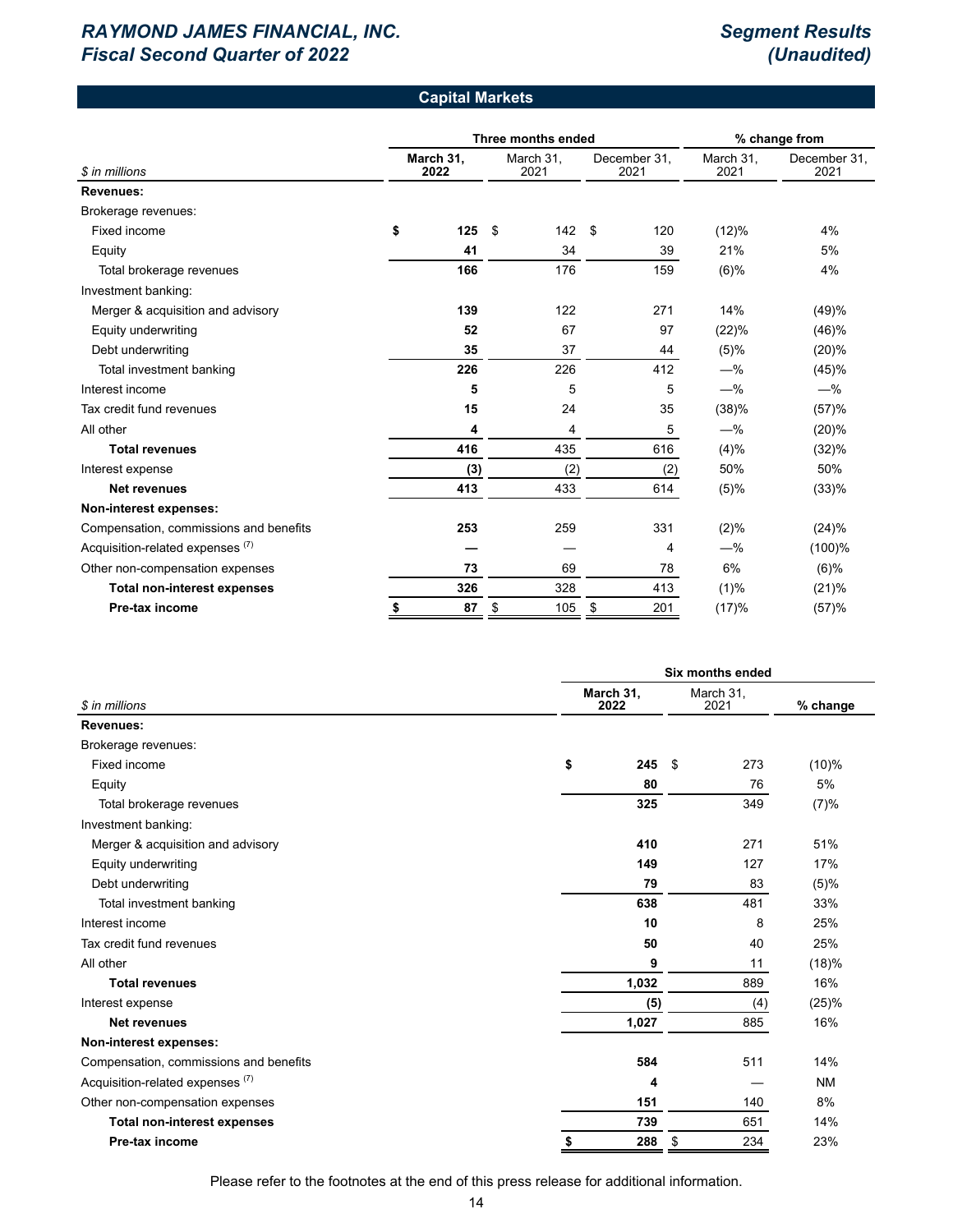### **Asset Management**

|                                                           |    |                   |    | Three months ended | % change from |                      |                   |                      |  |
|-----------------------------------------------------------|----|-------------------|----|--------------------|---------------|----------------------|-------------------|----------------------|--|
| \$ in millions                                            |    | March 31,<br>2022 |    | March 31,<br>2021  |               | December 31,<br>2021 | March 31,<br>2021 | December 31.<br>2021 |  |
| Revenues:                                                 |    |                   |    |                    |               |                      |                   |                      |  |
| Asset management and related administrative fees:         |    |                   |    |                    |               |                      |                   |                      |  |
| Managed programs                                          | \$ | 149               | \$ | 137                | -\$           | 151                  | 9%                | $(1)\%$              |  |
| Administration and other                                  |    | 77                |    | 64                 |               | 76                   | 20%               | 1%                   |  |
| Total asset management and related administrative<br>fees |    | 226               |    | 201                |               | 227                  | 12%               | $-\%$                |  |
| Account and service fees                                  |    | 6                 |    | 5                  |               | 6                    | 20%               | $-\%$                |  |
| All other                                                 |    | 2                 |    | 3                  |               | 3                    | (33)%             | (33)%                |  |
| <b>Net revenues</b>                                       |    | 234               |    | 209                |               | 236                  | 12%               | $(1)\%$              |  |
| Non-interest expenses:                                    |    |                   |    |                    |               |                      |                   |                      |  |
| Compensation, commissions and benefits                    |    | 47                |    | 50                 |               | 46                   | $(6)$ %           | 2%                   |  |
| Non-compensation expenses                                 |    | 84                |    | 72                 |               | 83                   | 17%               | 1%                   |  |
| Total non-interest expenses                               |    | 131               |    | 122                |               | 129                  | 7%                | 2%                   |  |
| Pre-tax income                                            |    | 103               | \$ | 87                 | S             | 107                  | 18%               | (4)%                 |  |

|                                                        | Six months ended  |     |    |                   |          |  |  |  |  |
|--------------------------------------------------------|-------------------|-----|----|-------------------|----------|--|--|--|--|
| \$ in millions                                         | March 31,<br>2022 |     |    | March 31,<br>2021 | % change |  |  |  |  |
| Revenues:                                              |                   |     |    |                   |          |  |  |  |  |
| Asset management and related administrative fees:      |                   |     |    |                   |          |  |  |  |  |
| Managed programs                                       | \$                | 300 | \$ | 266               | 13%      |  |  |  |  |
| Administration and other                               |                   | 153 |    | 123               | 24%      |  |  |  |  |
| Total asset management and related administrative fees |                   | 453 |    | 389               | 16%      |  |  |  |  |
| Account and service fees                               |                   | 12  |    | 9                 | 33%      |  |  |  |  |
| All other                                              |                   | 5   |    | 6                 | (17)%    |  |  |  |  |
| Net revenues                                           |                   | 470 |    | 404               | 16%      |  |  |  |  |
| Non-interest expenses:                                 |                   |     |    |                   |          |  |  |  |  |
| Compensation, commissions and benefits                 |                   | 93  |    | 95                | $(2)\%$  |  |  |  |  |
| Non-compensation expenses                              |                   | 167 |    | 139               | 20%      |  |  |  |  |
| <b>Total non-interest expenses</b>                     |                   | 260 |    | 234               | 11%      |  |  |  |  |
| Pre-tax income                                         |                   | 210 |    | 170               | 24%      |  |  |  |  |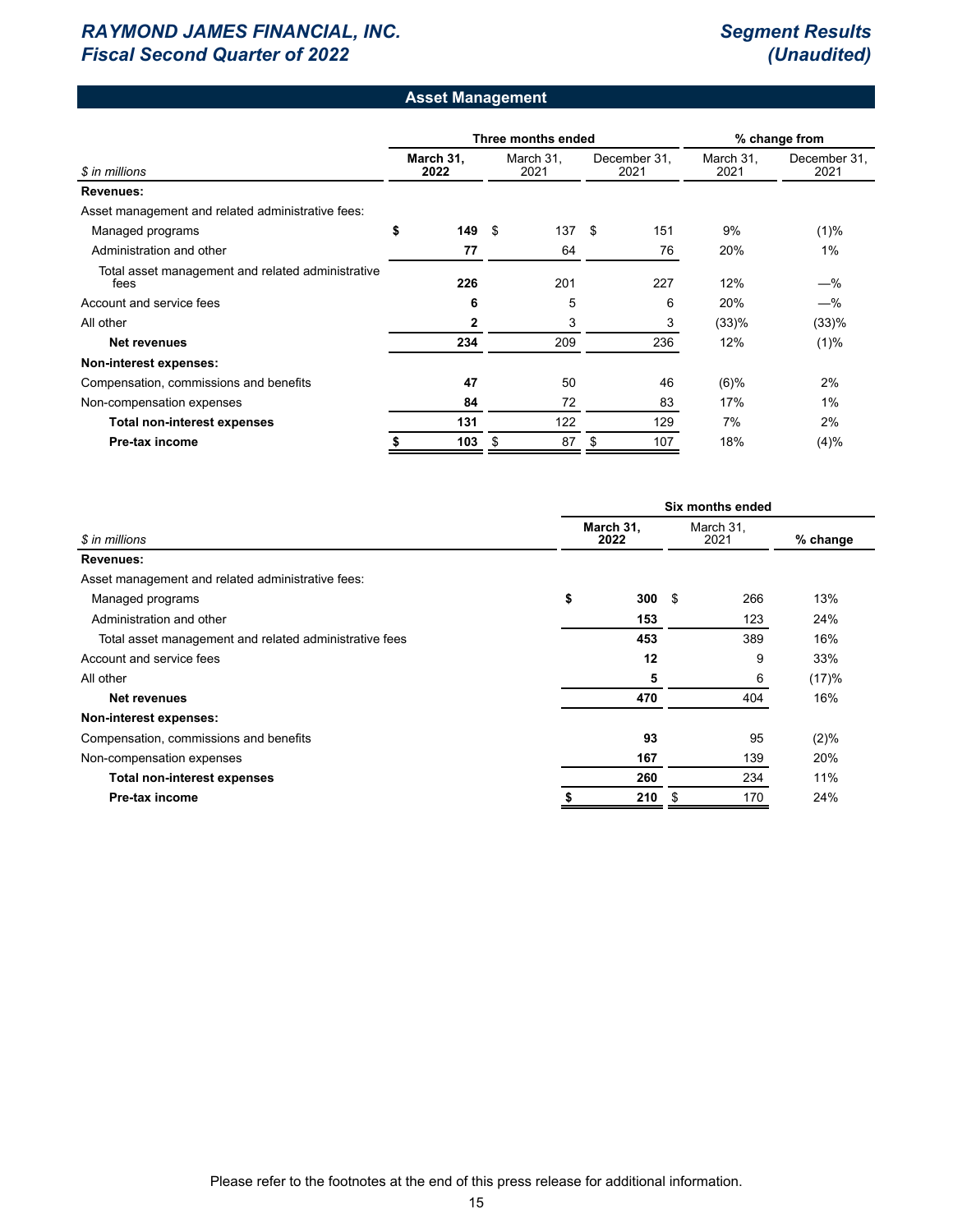# *RAYMOND JAMES FINANCIAL, INC. Segment Results Fiscal Second Quarter of 2021 (Unaudited)*

### **Raymond James Bank**

|                                                 |    |                   | Three months ended | % change from     |     |                      |                   |                      |  |
|-------------------------------------------------|----|-------------------|--------------------|-------------------|-----|----------------------|-------------------|----------------------|--|
| \$ in millions                                  |    | March 31,<br>2022 |                    | March 31,<br>2021 |     | December 31,<br>2021 | March 31.<br>2021 | December 31,<br>2021 |  |
| Revenues:                                       |    |                   |                    |                   |     |                      |                   |                      |  |
| Interest income                                 | \$ | 199               | \$                 | 165               | -\$ | 187                  | 21%               | 6%                   |  |
| Interest expense                                |    | (10)              |                    | (10)              |     | (10)                 | $-\%$             | $-\%$                |  |
| Net interest income                             |    | 189               |                    | 155               |     | 177                  | 22%               | 7%                   |  |
| All other                                       |    | 8                 |                    | 5                 |     | 6                    | 60%               | 33%                  |  |
| Net revenues                                    |    | 197               |                    | 160               |     | 183                  | 23%               | 8%                   |  |
| Non-interest expenses:                          |    |                   |                    |                   |     |                      |                   |                      |  |
| Compensation and benefits                       |    | 14                |                    | 13                |     | 13                   | 8%                | 8%                   |  |
| Non-compensation expenses:                      |    |                   |                    |                   |     |                      |                   |                      |  |
| Bank loan provision/(benefit) for credit losses |    | 21                |                    | (32)              |     | (11)                 | <b>NM</b>         | <b>NM</b>            |  |
| RJBDP fees to Private Client Group (13)         |    | 49                |                    | 44                |     | 50                   | 11%               | (2)%                 |  |
| All other                                       |    | 30                |                    | 24                |     | 29                   | 25%               | 3%                   |  |
| Total non-compensation expenses                 |    | 100               |                    | 36                |     | 68                   | 178%              | 47%                  |  |
| <b>Total non-interest expenses</b>              |    | 114               |                    | 49                |     | 81                   | 133%              | 41%                  |  |
| Pre-tax income                                  |    | 83                | \$                 | 111               | \$  | 102                  | (25)%             | (19)%                |  |

| Six months ended  |      |    |          |                   |  |  |  |
|-------------------|------|----|----------|-------------------|--|--|--|
| March 31,<br>2022 |      |    |          | % change          |  |  |  |
|                   |      |    |          |                   |  |  |  |
| \$                |      |    | 333      | 16%               |  |  |  |
|                   | (20) |    | (21)     | (5)%              |  |  |  |
|                   | 366  |    | 312      | 17%               |  |  |  |
|                   | 14   |    | 15       | (7)%              |  |  |  |
|                   | 380  |    | 327      | 16%               |  |  |  |
|                   |      |    |          |                   |  |  |  |
|                   | 27   |    | 25       | 8%                |  |  |  |
|                   |      |    |          |                   |  |  |  |
|                   | 10   |    | (18)     | <b>NM</b>         |  |  |  |
|                   | 99   |    | 87       | 14%               |  |  |  |
|                   | 59   |    | 51       | 16%               |  |  |  |
|                   | 168  |    | 120      | 40%               |  |  |  |
|                   | 195  |    | 145      | 34%               |  |  |  |
|                   | 185  | \$ | 182      | 2%                |  |  |  |
|                   |      |    | $386$ \$ | March 31,<br>2021 |  |  |  |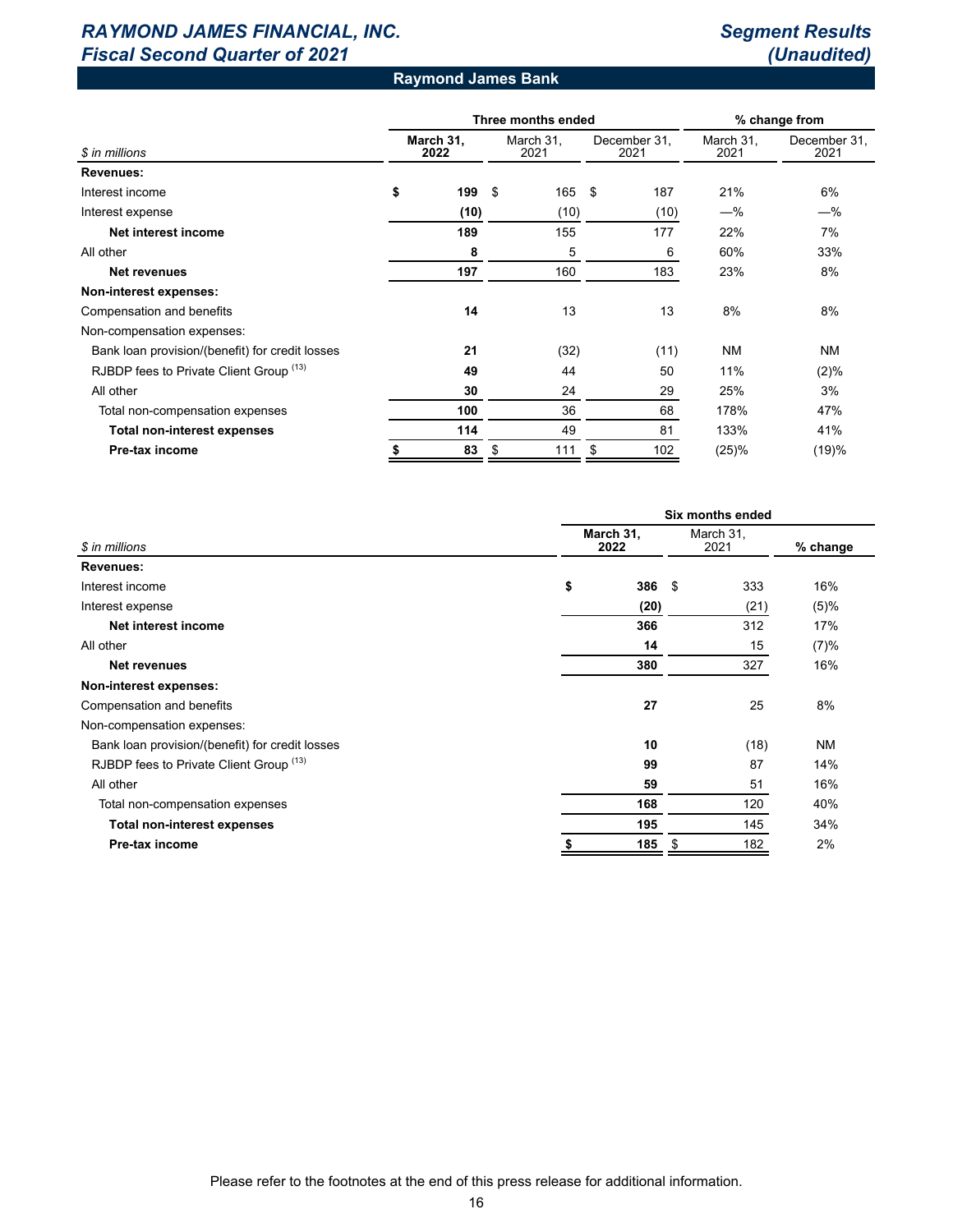### **Other**

|                                                  |                   |              | Three months ended | % change from |                      |      |                   |                      |  |
|--------------------------------------------------|-------------------|--------------|--------------------|---------------|----------------------|------|-------------------|----------------------|--|
| \$ in millions                                   | March 31.<br>2022 |              | March 31.<br>2021  |               | December 31,<br>2021 |      | March 31.<br>2021 | December 31,<br>2021 |  |
| <b>Revenues:</b>                                 |                   |              |                    |               |                      |      |                   |                      |  |
| Interest income                                  | \$                | $\mathbf{3}$ | -\$                | 3             | \$                   |      | $-\%$             | 200%                 |  |
| Net gains/(losses) on private equity investments |                   | (2)          |                    | 8             |                      | 5    | NM                | <b>NM</b>            |  |
| All other                                        |                   | 5            |                    | 2             |                      | 2    | 150%              | 150%                 |  |
| <b>Total revenues</b>                            |                   | 6            |                    | 13            |                      | 8    | (54)%             | (25)%                |  |
| Interest expense                                 |                   | (24)         |                    | (25)          |                      | (23) | (4)%              | 4%                   |  |
| Net revenues                                     |                   | (18)         |                    | (12)          |                      | (15) | (50)%             | (20)%                |  |
| Non-interest expenses:                           |                   |              |                    |               |                      |      |                   |                      |  |
| Compensation and all other                       |                   | 24           |                    | 36            |                      | 30   | (33)%             | (20)%                |  |
| Acquisition-related expenses <sup>(7)</sup>      |                   | 11           |                    |               |                      | 2    | NM                | 450%                 |  |
| <b>Total non-interest expenses</b>               |                   | 35           |                    | 36            |                      | 32   | (3)%              | 9%                   |  |
| Pre-tax loss                                     |                   | (53)         | \$                 | (48)          | -\$                  | (47) | (10)%             | (13)%                |  |

|                                             | Six months ended     |                   |      |          |  |  |  |  |  |
|---------------------------------------------|----------------------|-------------------|------|----------|--|--|--|--|--|
| \$ in millions                              | March 31,<br>2022    | March 31,<br>2021 |      | % change |  |  |  |  |  |
| Revenues:                                   |                      |                   |      |          |  |  |  |  |  |
| Interest income                             | $\overline{4}$<br>\$ | -\$               | 6    | (33)%    |  |  |  |  |  |
| Net gains on private equity investments (8) | 3                    |                   | 32   | (91)%    |  |  |  |  |  |
| All other                                   |                      |                   | 3    | 133%     |  |  |  |  |  |
| <b>Total revenues</b>                       | 14                   |                   | 41   | $(66)$ % |  |  |  |  |  |
| Interest expense                            | (47)                 |                   | (49) | $(4)\%$  |  |  |  |  |  |
| <b>Net revenues</b>                         | (33)                 |                   | (8)  | (313)%   |  |  |  |  |  |
| Non-interest expenses:                      |                      |                   |      |          |  |  |  |  |  |
| Compensation and all other (8)              | 54                   |                   | 62   | (13)%    |  |  |  |  |  |
| Acquisition-related expenses <sup>(7)</sup> | 13                   |                   | 2    | 550%     |  |  |  |  |  |
| <b>Total non-interest expenses</b>          | 67                   |                   | 64   | 5%       |  |  |  |  |  |
| Pre-tax loss                                | (100)                | - \$              | (72) | (39)%    |  |  |  |  |  |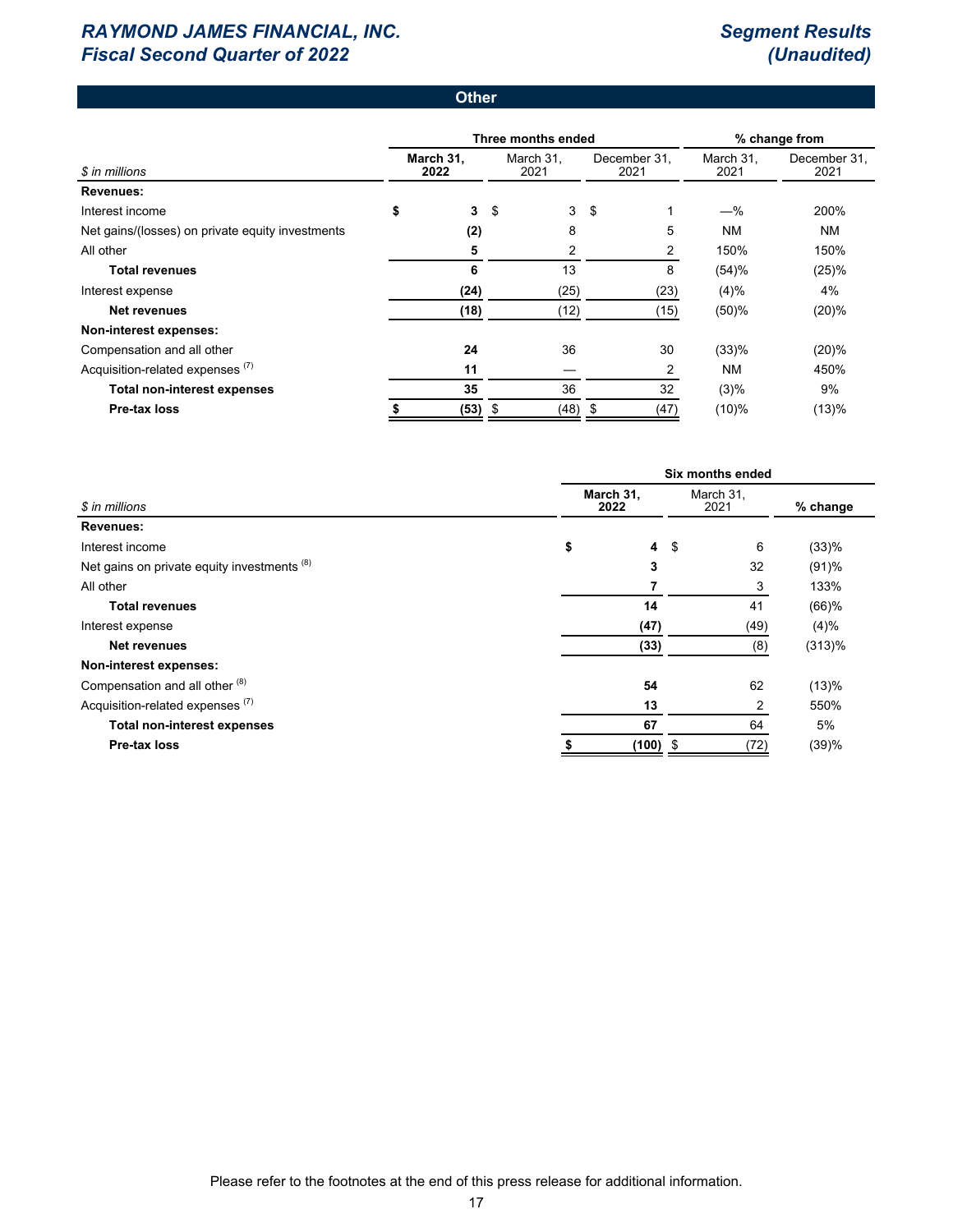# *RAYMOND JAMES FINANCIAL, INC. Raymond James Bank Selected Key Metrics Fiscal Second Quarter of 2022 (Unaudited)*

The following metrics are attributable to our Raymond James Bank banking subsidiary, which is a component of our Raymond James Bank segment.

|                                                                              |                   |              |    | % change from     |                      |                   |                      |  |
|------------------------------------------------------------------------------|-------------------|--------------|----|-------------------|----------------------|-------------------|----------------------|--|
| \$ in millions<br>Total assets                                               | March 31,<br>2022 |              |    | March 31,<br>2021 | December 31,<br>2021 | March 31,<br>2021 | December 31,<br>2021 |  |
|                                                                              | \$                | 38,579       | \$ | 33,221            | \$<br>38,107         | 16%               | 1%                   |  |
| Total equity                                                                 | \$                | 2,383        | \$ | 2,409             | \$<br>2,597          | (1)%              | (8)%                 |  |
| Bank loans, net                                                              | \$                | 27,883       | \$ | 22,879            | \$<br>26,132         | 22%               | 7%                   |  |
| Bank loan allowance for credit losses                                        | \$                | 328          | \$ | 345               | \$<br>308            | (5)%              | 6%                   |  |
| Bank loan allowance for credit losses as a<br>% of loans held for investment |                   | 1.17%        |    | 1.50%             | 1.18%                |                   |                      |  |
| Total nonperforming assets                                                   | \$                | 104          | \$ | 31                | \$<br>74             | 235%              | 41%                  |  |
| Nonperforming assets as a % of total<br>assets                               |                   | 0.27%        |    | 0.09%             | 0.19%                |                   |                      |  |
| Total criticized loans                                                       | \$                | 735          | \$ | 1,001             | \$<br>735            | (27)%             | $-\%$                |  |
| Criticized loans as a % of loans held for<br>investment                      |                   | 2.63%        |    | 4.35 %            | 2.75%                |                   |                      |  |
| <b>Capital ratios:</b>                                                       |                   |              |    |                   |                      |                   |                      |  |
| Tier 1 capital                                                               |                   | 12.6 % $(4)$ |    | 13.1 %            | 13.3 %               |                   |                      |  |
| Total capital                                                                |                   | 13.9 % $(4)$ |    | 14.4 %            | 14.6 %               |                   |                      |  |
| Tier 1 leverage                                                              |                   | 7.2 % $(4)$  |    | 7.5%              | 7.2%                 |                   |                      |  |

|                                                                      |                   |       | Three months ended | % change from     |                      |                   |                      |
|----------------------------------------------------------------------|-------------------|-------|--------------------|-------------------|----------------------|-------------------|----------------------|
| \$ in millions<br>Bank loan provision/(benefit) for credit<br>losses | March 31,<br>2022 |       |                    | March 31.<br>2021 | December 31.<br>2021 | March 31.<br>2021 | December 31,<br>2021 |
|                                                                      |                   | 21    | S                  | (32)              | ้11)                 | <b>NM</b>         | ΝM                   |
| Net charge-offs                                                      |                   |       |                    |                   |                      | (50)%             | $-\%$                |
| Net interest margin (net yield on interest-<br>earning assets)       |                   | 2.01% |                    | 1.94%             | 1.92%                |                   |                      |

|                                                                | Six months ended |                   |    |                   |          |  |  |  |  |  |
|----------------------------------------------------------------|------------------|-------------------|----|-------------------|----------|--|--|--|--|--|
| \$ in millions                                                 |                  | March 31,<br>2022 |    | March 31,<br>2021 | % change |  |  |  |  |  |
| Bank loan provision/(benefit) for credit<br>losses             |                  | 10                | \$ | (18)              | NM       |  |  |  |  |  |
| Net charge-offs:                                               |                  | 2                 | S  |                   | -%       |  |  |  |  |  |
| Net interest margin (net yield on interest-<br>earning assets) |                  | 1.97%             |    | 1.98%             |          |  |  |  |  |  |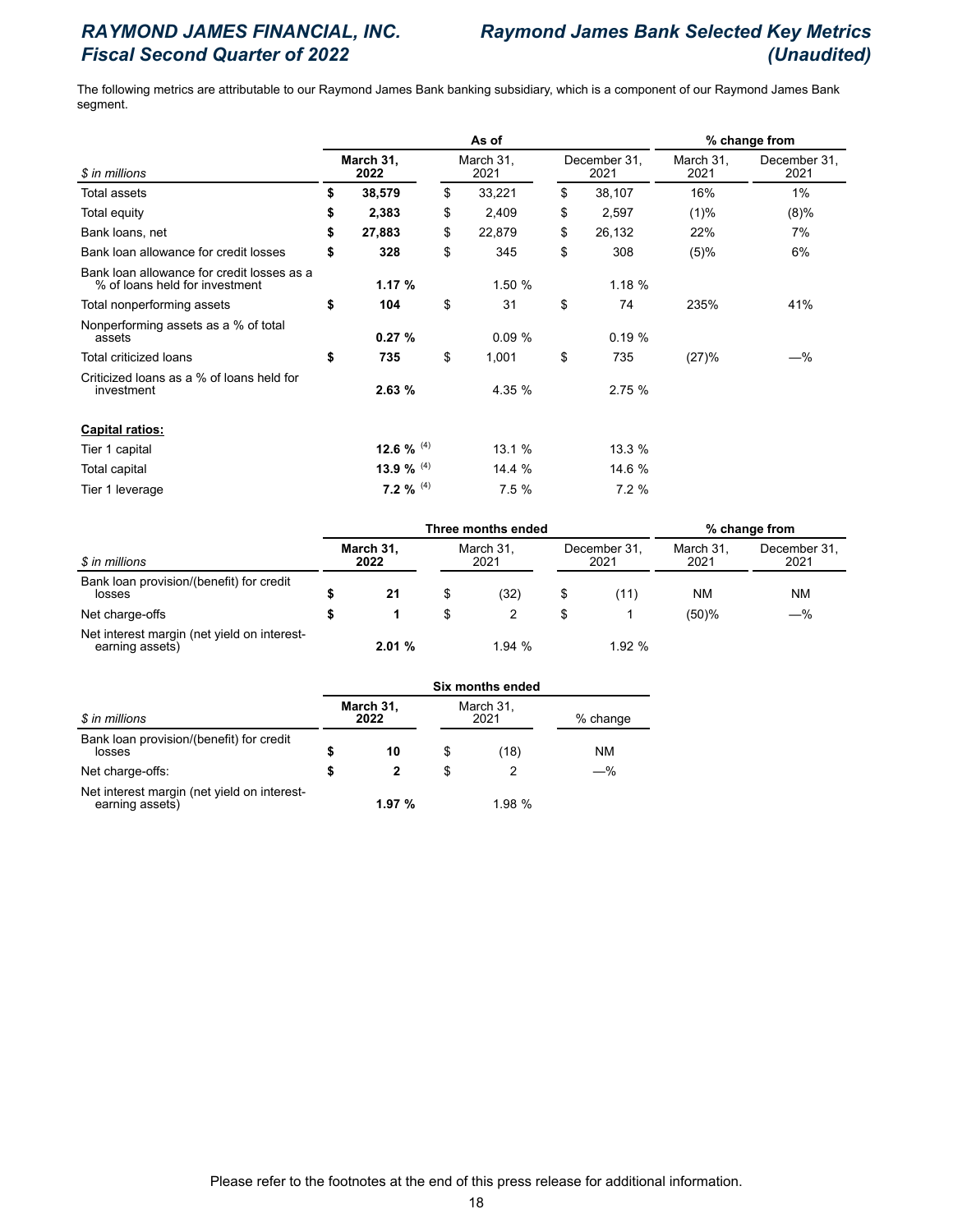# *RAYMOND JAMES FINANCIAL, INC. Non-GAAP Financial Measures Fiscal Second Quarter of 2022 (Unaudited)*

### **Reconciliation of non-GAAP financial measures to GAAP financial measures**

We utilize certain non-GAAP financial measures as additional measures to aid in, and enhance, the understanding of our financial results and related measures. These non-GAAP financial measures have been separately identified in this document. We believe certain of these non-GAAP financial measures provides useful information to management and investors by excluding certain material items that may not be indicative of our core operating results. We utilize these non-GAAP financial measures in assessing the financial performance of the business, as they facilitate a comparison of current- and prior-period results. We believe that return on tangible common equity and tangible book value per share are meaningful to investors as they facilitate comparisons of our results to the results of other companies. In the following tables, the tax effect of non-GAAP adjustments reflects the statutory rate associated with each non-GAAP item. These non-GAAP financial measures should be considered in addition to, and not as a substitute for, measures of financial performance prepared in accordance with GAAP. In addition, our non-GAAP financial measures may not be comparable to similarly titled non-GAAP financial measures of other companies. The following tables provide a reconciliation of non-GAAP financial measures to the most directly comparable GAAP measures.

|                                                            | Three months ended |            |                      | <b>Six months ended</b> |                   |                   |                |  |  |
|------------------------------------------------------------|--------------------|------------|----------------------|-------------------------|-------------------|-------------------|----------------|--|--|
| \$ in millions, except per share amounts                   | March 31,<br>2022  |            | December 31,<br>2021 |                         | March 31,<br>2022 | March 31,<br>2021 |                |  |  |
| Net income                                                 | \$<br>323          | \$         | 446                  | \$                      | 769               | \$                | 667            |  |  |
| Non-GAAP adjustments:                                      |                    |            |                      |                         |                   |                   |                |  |  |
| Acquisition-related expenses <sup>(7)</sup>                | 11                 |            | 6                    |                         | 17                |                   | $\sqrt{2}$     |  |  |
| Pre-tax impact of non-GAAP adjustments                     | 11                 |            | 6                    |                         | 17                |                   | $\overline{2}$ |  |  |
| Tax effect of non-GAAP adjustments                         | (3)                |            | (1)                  |                         | (4)               |                   |                |  |  |
| Total non-GAAP adjustments, net of tax                     | 8                  |            | 5                    |                         | 13                |                   | $\overline{2}$ |  |  |
| Adjusted net income                                        | \$<br>331          | $\pmb{\$}$ | 451                  | $\frac{1}{2}$           | 782               | \$                | 669            |  |  |
| Pre-tax income                                             | \$<br>433          | \$         | 558                  | \$                      | 991               | \$                | 846            |  |  |
| Pre-tax impact of non-GAAP adjustments (as detailed above) | 11                 |            | 6                    |                         | 17                |                   | $\overline{c}$ |  |  |
| Adjusted pre-tax income                                    | 444                | \$         | 564                  | $\pmb{\$}$              | 1,008             | \$                | 848            |  |  |
| Pre-tax margin (11)                                        | 16.2 %             |            | 20.1 %               |                         | 18.2 %            |                   | 18.4 %         |  |  |
| Non-GAAP adjustments:                                      |                    |            |                      |                         |                   |                   |                |  |  |
| Acquisition-related expenses <sup>(7)</sup>                | 0.4%               |            | 0.2%                 |                         | 0.3%              |                   | 0.1%           |  |  |
| Total non-GAAP adjustments                                 | 0.4%               |            | 0.2 %                |                         | 0.3%              |                   | 0.1%           |  |  |
| Adjusted pre-tax margin (11)                               | 16.6 %             |            | 20.3 %               |                         | 18.5 %            |                   | 18.5 %         |  |  |
| Earnings per common share: (5) (6)                         |                    |            |                      |                         |                   |                   |                |  |  |
| <b>Basic</b>                                               | \$<br>1.56         | \$         | 2.16                 | \$                      | 3.71              | \$                | 3.23           |  |  |
| Non-GAAP adjustments:                                      |                    |            |                      |                         |                   |                   |                |  |  |
| Acquisition-related expenses <sup>(7)</sup>                | 0.05               |            | 0.03                 |                         | 0.08              |                   | 0.01           |  |  |
| Tax effect of non-GAAP adjustments                         | (0.02)             |            | (0.01)               |                         | (0.02)            |                   |                |  |  |
| Total non-GAAP adjustments, net of tax                     | 0.03               |            | 0.02                 |                         | 0.06              |                   | 0.01           |  |  |
| <b>Adjusted basic</b>                                      | 1.59               | \$         | 2.18                 | \$                      | 3.77              | \$                | 3.24           |  |  |
| <b>Diluted</b>                                             | \$<br>1.52         | \$         | 2.10                 | \$                      | 3.61              | \$                | 3.16           |  |  |
| Non-GAAP adjustments:                                      |                    |            |                      |                         |                   |                   |                |  |  |
| Acquisition-related expenses <sup>(7)</sup>                | 0.05               |            | 0.03                 |                         | 0.08              |                   | 0.01           |  |  |
| Tax effect of non-GAAP adjustments                         | (0.02)             |            | (0.01)               |                         | (0.02)            |                   |                |  |  |
| Total non-GAAP adjustments, net of tax                     | 0.03               |            | 0.02                 |                         | 0.06              |                   | 0.01           |  |  |
| <b>Adjusted diluted</b>                                    | \$<br>1.55         | \$         | 2.12                 | \$                      | 3.67              | \$                | 3.17           |  |  |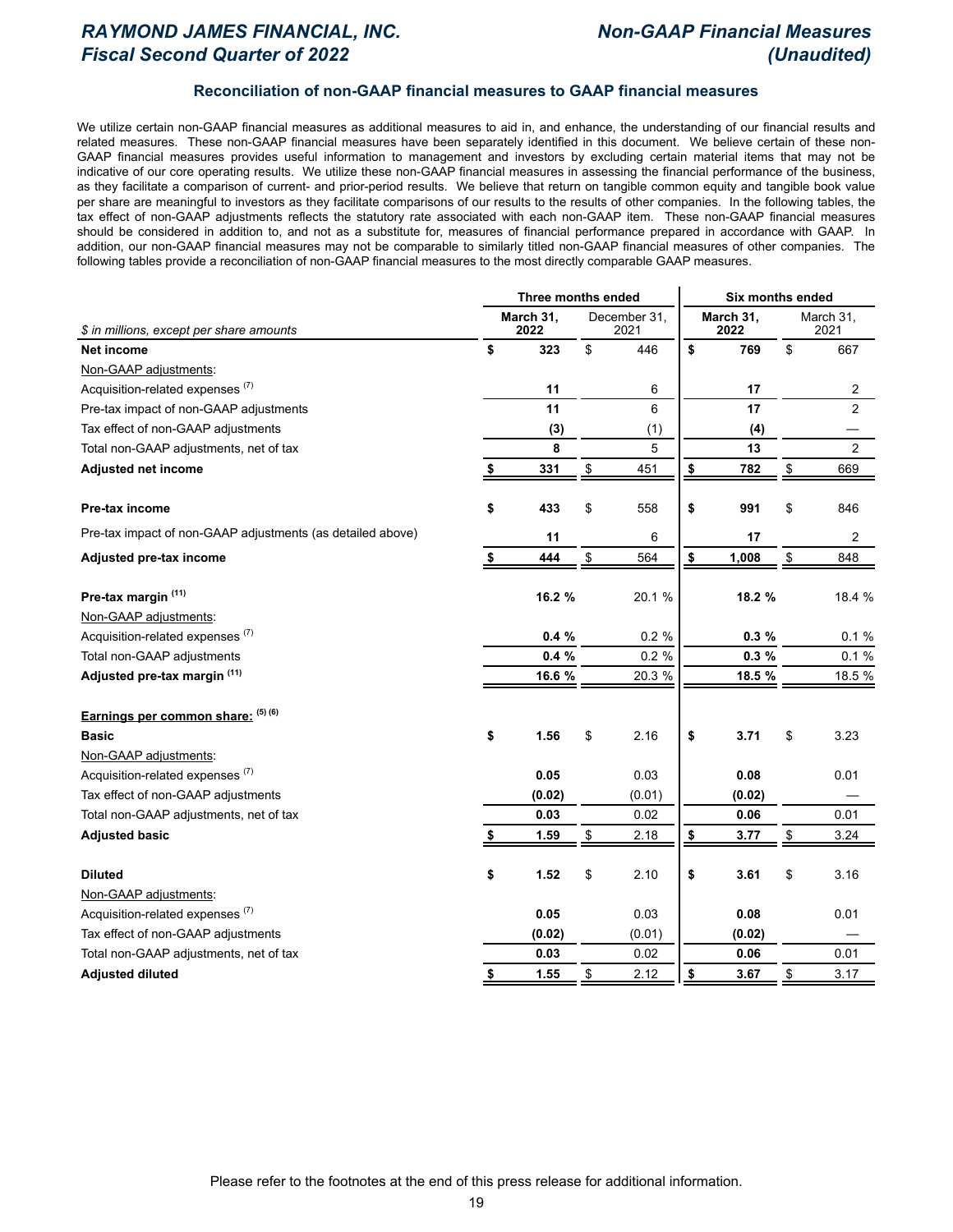# *RAYMOND JAMES FINANCIAL, INC. Non-GAAP Financial Measures Fiscal Second Quarter of 2022 (Unaudited)*

### **Reconciliation of non-GAAP financial measures to GAAP financial measures (Continued from previous page)**

| Book value per share                                                 | As of             |       |      |                   |                      |       |  |  |  |  |
|----------------------------------------------------------------------|-------------------|-------|------|-------------------|----------------------|-------|--|--|--|--|
| \$ in millions, except per share amounts                             | March 31.<br>2022 |       |      | March 31.<br>2021 | December 31.<br>2021 |       |  |  |  |  |
| Total equity attributable to Raymond James Financial, Inc.           |                   | 8.602 | - \$ | $7.592$ \$        |                      | 8.600 |  |  |  |  |
| Less non-GAAP adjustments:                                           |                   |       |      |                   |                      |       |  |  |  |  |
| Goodwill and identifiable intangible assets, net                     |                   | 1,110 |      | 868               |                      | 874   |  |  |  |  |
| Deferred tax liabilities, net                                        |                   | (88)  |      | (56)              |                      | (65)  |  |  |  |  |
| Tangible common equity attributable to Raymond James Financial, Inc. |                   | 7,580 | - \$ | $6,780$ \$        |                      | 7,791 |  |  |  |  |
| Common shares outstanding (5)                                        |                   | 207.9 |      | 205.8             |                      | 207.5 |  |  |  |  |
| Book value per share $(5)(9)$                                        |                   | 41.38 | - \$ | 36.89             | - \$                 | 41.45 |  |  |  |  |
| Tangible book value per share (5) (9)                                |                   | 36.46 |      | 32.94             |                      | 37.55 |  |  |  |  |

| <b>Return on equity</b>                                  |    |                   |                   | Three months ended | <b>Six months ended</b> |        |                   |        |                   |        |
|----------------------------------------------------------|----|-------------------|-------------------|--------------------|-------------------------|--------|-------------------|--------|-------------------|--------|
| \$ in millions                                           |    | March 31,<br>2022 | March 31.<br>2021 |                    | December 31.<br>2021    |        | March 31,<br>2022 |        | March 31,<br>2021 |        |
| Average equity <sup>(17)</sup>                           | \$ | 8,601             | \$                | 7,478              | \$                      | 8,423  | \$                | 8,482  | \$                | 7,356  |
| Impact on average equity of non-GAAP adjustments:        |    |                   |                   |                    |                         |        |                   |        |                   |        |
| Acquisition-related expenses <sup>(7)</sup>              |    | 6                 |                   | <b>NA</b>          |                         | 3      |                   | 8      |                   |        |
| Tax effect of non-GAAP adjustments                       |    | (2)               |                   | <b>NA</b>          |                         | (1)    |                   | (2)    |                   |        |
| Adjusted average equity (17)                             | \$ | 8,605             |                   | <b>NA</b>          | \$                      | 8,425  | \$                | 8,488  | \$                | 7,357  |
| Average equity (17)                                      | \$ | 8,601             | \$                | 7,478              | \$                      | 8,423  | \$                | 8,482  | \$                | 7,356  |
| Less:                                                    |    |                   |                   |                    |                         |        |                   |        |                   |        |
| Average goodwill and identifiable intangible assets, net |    | 992               |                   | 851                |                         | 878    |                   | 955    |                   | 767    |
| Average deferred tax liabilities, net                    |    | (77)              |                   | (56)               |                         | (64)   |                   | (72)   |                   | (49)   |
| Average tangible common equity (17)                      | S. | 7,686             | \$                | 6,683              | \$                      | 7,609  | \$                | 7,599  | \$                | 6,638  |
| Impact on average equity of non-GAAP adjustments:        |    |                   |                   |                    |                         |        |                   |        |                   |        |
| Acquisition-related expenses <sup>(7)</sup>              |    | 6                 |                   | <b>NA</b>          |                         | 3      |                   | 8      |                   |        |
| Tax effect of non-GAAP adjustments                       |    | (2)               |                   | <b>NA</b>          |                         | (1)    |                   | (2)    |                   |        |
| Adjusted average tangible common equity (17)             | \$ | 7,690             |                   | NA \$              |                         | 7,611  | \$                | 7,605  | \$                | 6,639  |
| Return on equity (10)                                    |    | 15.0 %            |                   | 19.0 %             |                         | 21.2 % |                   | 18.1 % |                   | 18.1 % |
| Adjusted return on equity (10)                           |    | 15.4 %            |                   | <b>NA</b>          |                         | 21.4 % |                   | 18.4 % |                   | 18.2 % |
| Return on tangible common equity (10)                    |    | 16.8 %            |                   | 21.2 %             |                         | 23.4 % |                   | 20.2 % |                   | 20.1 % |
| Adjusted return on tangible common equity (10)           |    | 17.2 %            |                   | <b>NA</b>          |                         | 23.7 % |                   | 20.6 % |                   | 20.2 % |